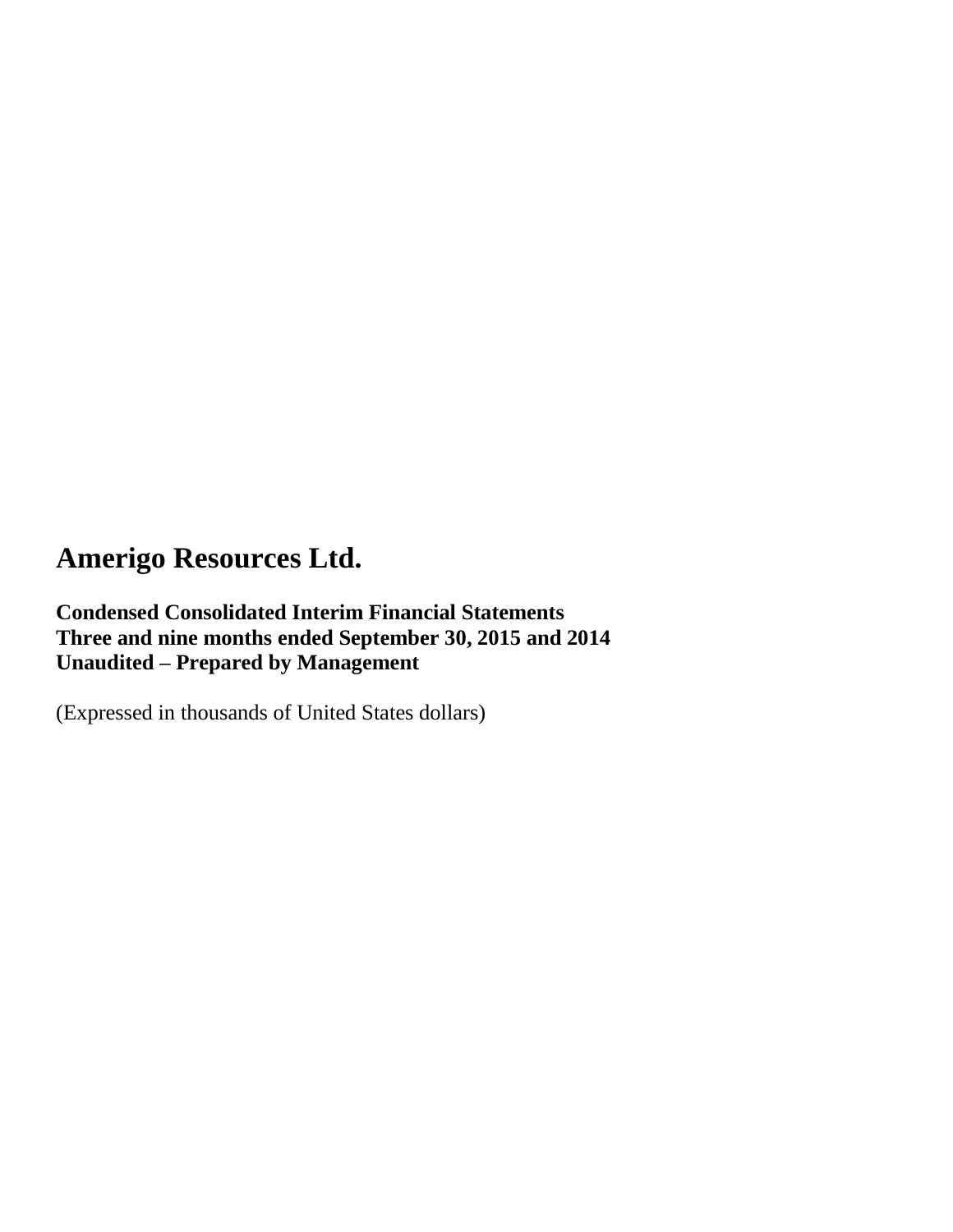Condensed Consolidated Interim Statements of Financial Position - Unaudited

### (expressed in thousands of U.S. dollars)

|                                      |                   | September 30, | December 31, |
|--------------------------------------|-------------------|---------------|--------------|
|                                      |                   | 2015          | 2014         |
|                                      | <b>Notes</b>      | \$            | \$           |
| <b>Assets</b>                        |                   |               |              |
| <b>Current assets</b>                |                   |               |              |
| Cash and cash equivalents            | 15 <sub>(c)</sub> | 9,925         | 18,308       |
| Trade and other receivables          |                   | 1,572         | 6,607        |
| Taxes receivable                     |                   | 14,313        | 4,310        |
| Prepaid expenses                     | 7(a), 8           | 758           | 614          |
| Inventories                          | $\overline{4}$    | 8,451         | 8,706        |
| Deferred income tax asset            |                   | 40            | 37           |
|                                      |                   | 35,059        | 38,582       |
| <b>Non-current assets</b>            |                   |               |              |
| Investments                          | 5                 | 843           | 2,011        |
| Property, plant and equipment        | 3, 6              | 172,289       | 133,359      |
| Intangible assets                    |                   | 5,055         | 5,222        |
| Other non-current assets             |                   | 900           | 981          |
| <b>Total assets</b>                  |                   | 214,146       | 180,155      |
|                                      |                   |               |              |
| <b>Liabilities</b>                   |                   |               |              |
| <b>Current liabilities</b>           |                   |               |              |
| Trade and other payables             |                   | 12,331        | 17,882       |
| El Teniente royalties payable        | 2                 | 2,853         | 16,920       |
| Current portion of borrowings        | $\overline{7}$    | 12,234        |              |
| Current income tax liabilities       |                   | 185           | 112          |
| Royalties to related parties         | 3, 9              | 971           | 863          |
|                                      |                   | 28,574        | 35,777       |
| <b>Non-current liabilities</b>       |                   |               |              |
| Severance provisions                 |                   | 604           | 1,341        |
| <b>Borrowings</b>                    | $\tau$            | 50,850        |              |
| Interest rate swap                   | 8                 | 1,140         |              |
| Royalties to related parties         | 3, 9              | 10,339        | 10,096       |
| Deferred income tax liability        |                   | 23,393        | 21,391       |
| Other non-current liabilities        |                   | 50            | 57           |
| <b>Total liabilities</b>             |                   | 114,950       | 68,662       |
|                                      |                   |               |              |
| <b>Equity</b>                        | 10                |               |              |
| Share Capital                        |                   | 78,057        | 78,057       |
| Other reserves                       |                   | 7,274         | 7,088        |
| Retained earnings                    |                   | 16,513        | 28,773       |
| Accumulated other comprehensive loss |                   | (2, 648)      | (2, 425)     |
| Total equity                         |                   | 99,196        | 111,493      |
| <b>Total equity and liabilities</b>  |                   | 214,146       | 180,155      |
|                                      |                   |               |              |
| <b>Commitments</b>                   | 17                |               |              |

The accompanying notes are an integral part of these interim condensed consolidated financial statements.

#### **Approved by the Board of Directors**

"Robert Gayton" "George Ireland" Director Director Director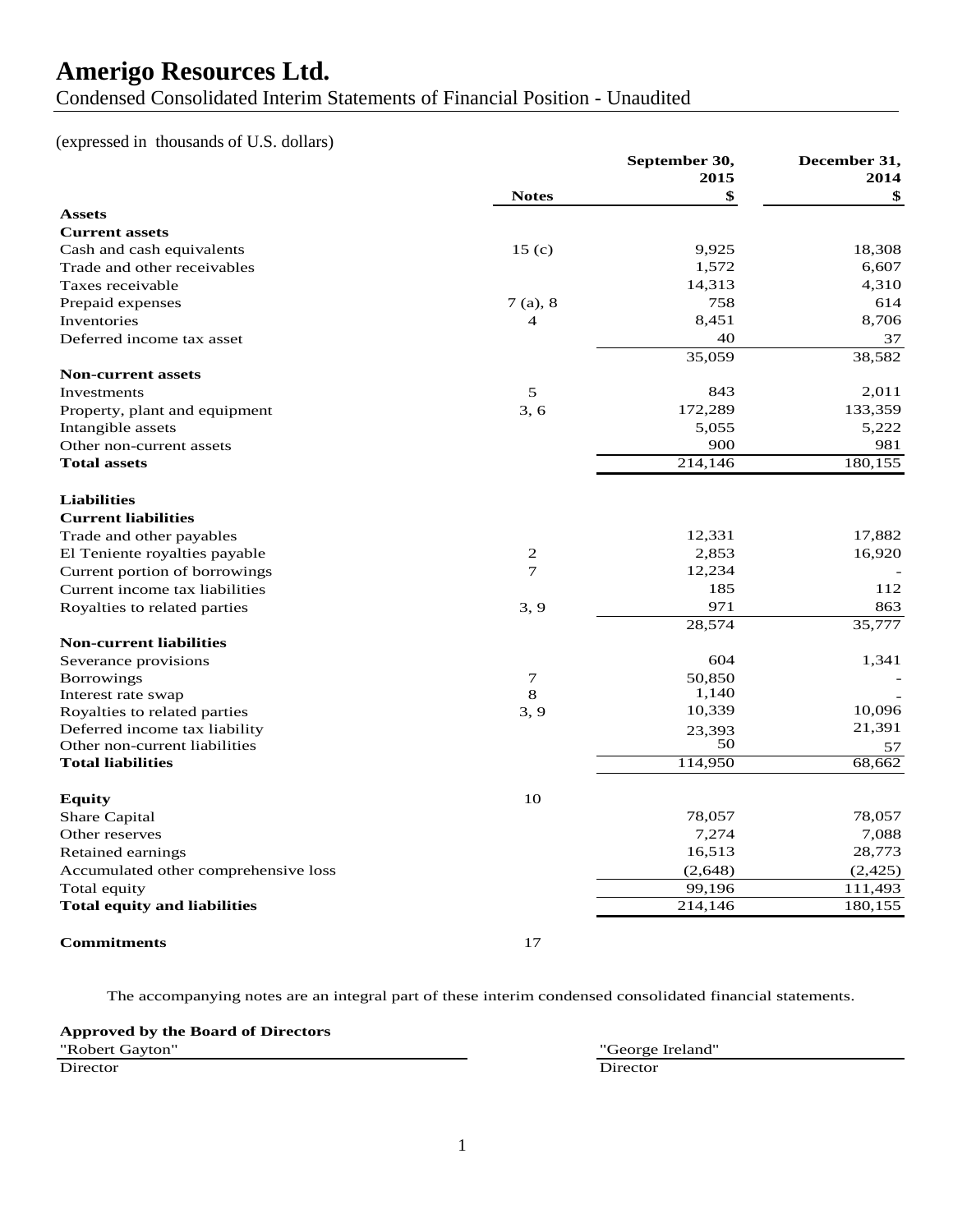Condensed Consolidated Interim Statements of Comprehensive Loss - Unaudited

### (expressed in thousands of U.S. dollars)

|                                                                 | Three months ended September 30, |             |                 |             | Nine months ended September 30, |  |
|-----------------------------------------------------------------|----------------------------------|-------------|-----------------|-------------|---------------------------------|--|
|                                                                 | <b>Notes</b>                     | 2015        | 2014            | 2015        | 2014                            |  |
|                                                                 |                                  | \$          | \$              | \$          | \$                              |  |
| Revenue                                                         | 12                               | 10,770      | 28,881          | 44,814      | 88,576                          |  |
| <b>Tolling and production costs</b>                             | 13 (a), 14                       | (15,290)    | (27,027)        | (52, 396)   | (84, 860)                       |  |
| Gross (loss) profit                                             |                                  | (4,520)     | 1,854           | (7,582)     | 3,716                           |  |
| Other (expenses) gains                                          |                                  |             |                 |             |                                 |  |
| Loss from change in estimates                                   | 14                               |             |                 |             | (8,066)                         |  |
| General and administration                                      | 13(b)                            | (666)       | (959)           | (2, 284)    | (2,918)                         |  |
| Other (expenses) gains                                          | 13(c)                            | (724)       | 99              | (1,631)     | 741                             |  |
| Royalty derivative to related parties inlcuding changes in fair | 9(a), 13                         |             |                 |             |                                 |  |
| value                                                           | (d)                              | (826)       | 974             | (752)       | 611                             |  |
|                                                                 |                                  | (2,216)     | 114             | (4,667)     | (9,632)                         |  |
| <b>Operating (loss) income</b>                                  |                                  | (6,736)     | 1,968           | (12, 249)   | (5,916)                         |  |
| Finance (expense) gains                                         | 13(e)                            | (235)       | 25              | (940)       | (219)                           |  |
|                                                                 |                                  | (235)       | $\overline{25}$ | (940)       | (219)                           |  |
| (Loss) income before tax                                        |                                  | (6,971)     | 1,993           | (13, 189)   | (6,135)                         |  |
| Income tax recovery (expense)                                   | 14                               | 810         | (5,718)         | 929         | (6,269)                         |  |
| Net loss                                                        |                                  | (6, 161)    | (3,725)         | (12,260)    | (12, 404)                       |  |
| Other comprehensive loss, net of tax                            |                                  |             |                 |             |                                 |  |
| Items that may be reclassified subsequently to net loss         |                                  |             |                 |             |                                 |  |
| Cumulative translation adjustment                               |                                  | 373         | (29)            | 669         | (81)                            |  |
| Unrealized (losses) gains on investments                        | 5                                | (662)       | 153             | (889)       | 110                             |  |
| Severance provision                                             |                                  | 10          | (935)           | (3)         | (637)                           |  |
| Other comprehensive loss, net of tax                            |                                  | (279)       | (811)           | (223)       | (608)                           |  |
| <b>Comprehensive loss</b>                                       |                                  | (6,440)     | (4, 536)        | (12, 483)   | (13,012)                        |  |
| Weighted average number of shares outstanding, basic            |                                  | 173,610,629 | 173,652,844     | 173,610,629 | 173,094,611                     |  |
| Weighted average number of shares outstanding, diluted          |                                  | 173,610,629 | 173,652,844     | 173,610,629 | 173,094,611                     |  |
| Loss per share                                                  |                                  |             |                 |             |                                 |  |
| Basic                                                           |                                  | (0.03)      | (0.02)          | (0.07)      | (0.07)                          |  |
| Diluted                                                         |                                  | (0.03)      | (0.02)          | (0.07)      | (0.07)                          |  |

The accompanying notes are an integral part of these interim condensed consolidated financial statements.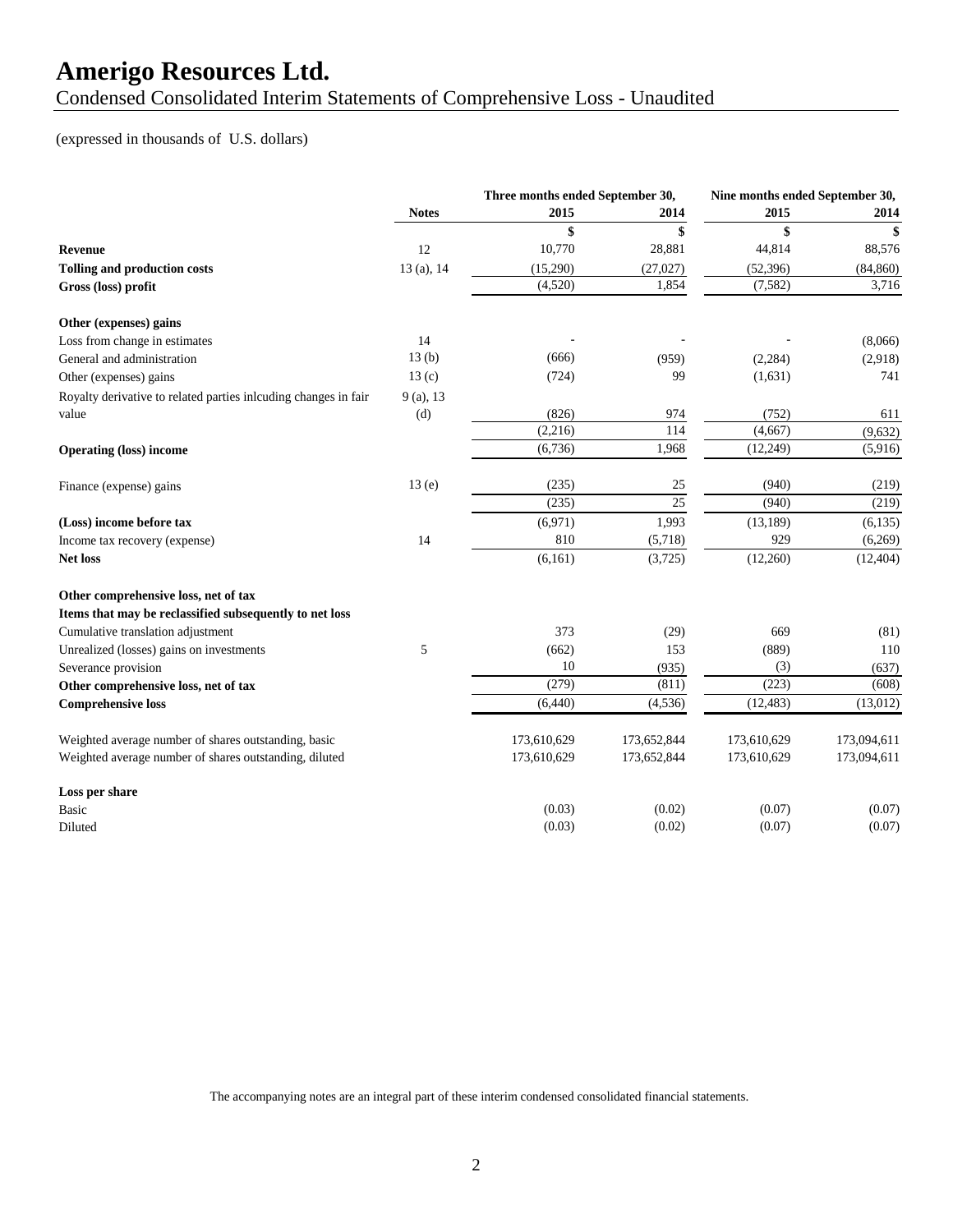Condensed Consolidated Interim Statements of Cash Flows - Unaudited

### (expressed in thousands of U.S. dollars)

|                                                       | Three months ended September 30, |          |           | Nine months ended September 30, |  |
|-------------------------------------------------------|----------------------------------|----------|-----------|---------------------------------|--|
|                                                       | 2015                             | 2014     |           | 2014                            |  |
|                                                       | \$                               | \$       |           | \$                              |  |
| Cash flows from operating activities                  |                                  |          |           |                                 |  |
| Net loss                                              | (6,161)                          | (3,725)  | (12,260)  | (12, 404)                       |  |
| Adjustment for items not affecting cash:              |                                  |          |           |                                 |  |
| Depreciation and amortization                         | 1,681                            | 1,814    | 5,040     | 9,221                           |  |
| Changes in fair value of royalties to related parties | 707                              | (1,129)  | 372       | (1,062)                         |  |
| Loss from change in estimates                         |                                  |          |           | 5,629                           |  |
| Impairment charges                                    | 195                              |          | 898       |                                 |  |
| Accretion                                             |                                  |          |           | 125                             |  |
| Unrealized foreign exchange expense                   | 575                              | 463      | 1,516     | 537                             |  |
| Deferred income tax expense                           | 231                              | 5,930    | 1,994     | 6,648                           |  |
| Share-based payments                                  | 40                               | 155      | 186       | 542                             |  |
| Interest rate swap                                    | 108                              |          | 185       |                                 |  |
| Other                                                 | 164                              | (112)    | 176       | 136                             |  |
|                                                       | (2,460)                          | 3,396    | (1,893)   | 9,372                           |  |
| Changes in non-cash working capital                   |                                  |          |           |                                 |  |
| Trade, other receivables and advances                 | 477                              | 474      | (4,596)   | 2,447                           |  |
| Inventories                                           | (415)                            | 1,651    | (479)     | 2,540                           |  |
| Trade and other payables                              | (2,540)                          | (2, 553) | (7,255)   | (6,657)                         |  |
| El Teniente royalty payables                          | (1,876)                          | 2,129    | (14,067)  | (2,698)                         |  |
| Net cash from operating activities                    | (6, 814)                         | 5,097    | (28, 290) | 5,004                           |  |
|                                                       |                                  |          |           |                                 |  |
| <b>Cash flows from investing activities</b>           |                                  |          |           |                                 |  |
| Purchase of plant and equipment                       | (15,259)                         | (1,969)  | (41, 158) | (8,094)                         |  |
| Capitalized interest on borrowings                    | (239)                            |          | (708)     |                                 |  |
| Proceeds from the sale of plant and equipment         |                                  |          |           | 106                             |  |
| Net cash from investing activities                    | (15, 498)                        | (1,969)  | (41, 866) | (7,988)                         |  |
|                                                       |                                  |          |           |                                 |  |
| <b>Cash flows from financing activities</b>           |                                  |          |           |                                 |  |
| Proceeds from borrowings, net of transaction costs    | 20,248                           |          | 63,121    |                                 |  |
| Exercise of share purchase options                    |                                  |          |           | 255                             |  |
| Net cash from financing activities                    | 20,248                           |          | 63,121    | 255                             |  |
| Net (decrease) increase in cash and cash equivalents  | (2,064)                          | 3,128    | (7,035)   | (2,729)                         |  |
| Effect of exchange rate changes on cash               | (702)                            | (190)    | (1, 348)  | (216)                           |  |
| Cash and cash equivalents - Beginning of period       | 12,691                           | 7,265    | 18,308    | 13,148                          |  |
| Cash and cash equivalents - End of period             | 9.925                            | 10,203   | 9,925     | 10,203                          |  |
|                                                       |                                  |          |           |                                 |  |

**Supplementary cash flow information (Note 15)**

The accompanying notes are an integral part of these interim condensed consolidated financial statements.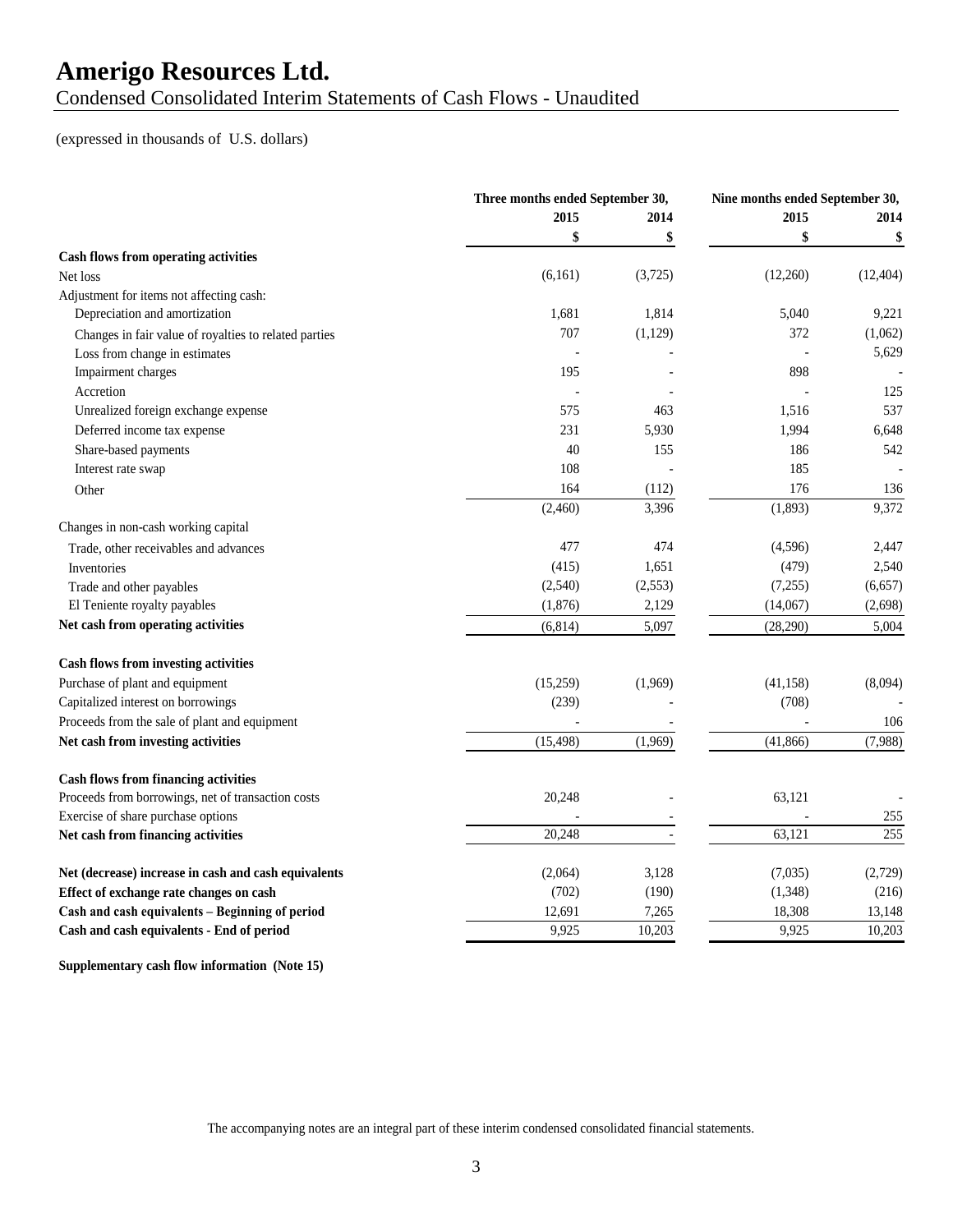Condensed Consolidated Interim Statements of Changes in Equity - Unaudited

### (expressed in thousands of U.S. dollars)

|                                       | <b>Share</b> capital |               |                   |                                         |                             |                     |
|---------------------------------------|----------------------|---------------|-------------------|-----------------------------------------|-----------------------------|---------------------|
|                                       |                      | <b>Amount</b> | Other<br>reserves | <b>Accumulated</b>                      | <b>Retained</b><br>earnings | <b>Total equity</b> |
|                                       | Number of<br>shares  |               |                   | other<br>comprehensive<br>(loss) income |                             |                     |
|                                       |                      | \$            | \$                | \$                                      | \$                          | \$                  |
| Balance January 1, 2014               | 172,290,344          | 77,514        | 6,577             | (1,827)                                 | 39,475                      | 121,739             |
| Share-based payments                  |                      |               | 542               |                                         |                             | 542                 |
| Exercise of share purchase options    | 900,000              | 341           | (86)              |                                         |                             | 255                 |
| Compensation settled with shares      | 462,500              | 202           |                   |                                         |                             | 202                 |
| Cumulative translation adjustment     |                      |               |                   | (81)                                    |                             | (81)                |
| Unrealized losses on investments      |                      |               |                   | 110                                     |                             | 110                 |
| Severance provision                   |                      |               |                   | (637)                                   |                             | (637)               |
| Net loss                              |                      |               |                   |                                         | (12, 404)                   | (12, 404)           |
| Balance September 30, 2014            | 173,652,844          | 78,057        | 7,033             | (2, 435)                                | 27,071                      | 109,726             |
| Share-based payments                  |                      |               | 55                |                                         |                             | 55                  |
| Exercise of share purchase options    |                      |               |                   |                                         |                             |                     |
| Cancellation of shares held in escrow | (42, 215)            |               |                   |                                         |                             |                     |
| Cumulative translation adjustment     |                      |               |                   | 480                                     |                             | 480                 |
| Unrealized losses on investments      |                      |               |                   | (1,027)                                 |                             | (1,027)             |
| Severance provision                   |                      |               |                   | 557                                     |                             | 557                 |
| Net loss                              |                      |               |                   |                                         | 1,702                       | 1,702               |
| Balance December 31, 2014             | 173,610,629          | 78,057        | 7,088             | (2, 425)                                | 28,773                      | 111,493             |
| Balance January 1, 2015               | 173,610,629          | 78,057        | 7,088             | (2, 425)                                | 28,773                      | 111,493             |
| Share-based payments                  |                      |               | 186               |                                         |                             | 186                 |
| Cumulative translation adjustment     |                      |               |                   | 669                                     |                             | 669                 |
| Unrealized losses on investments      |                      |               |                   | (889)                                   |                             | (889)               |
| Severance provision                   |                      |               |                   | (3)                                     |                             | (3)                 |
| Net loss                              |                      |               |                   |                                         | (12,260)                    | (12,260)            |
| Balance September 30, 2015            | 173,610,629          | 78,057        | 7,274             | (2, 648)                                | 16,513                      | 99,196              |

The accompanying notes are an integral part of these interim condensed consolidated financial statements.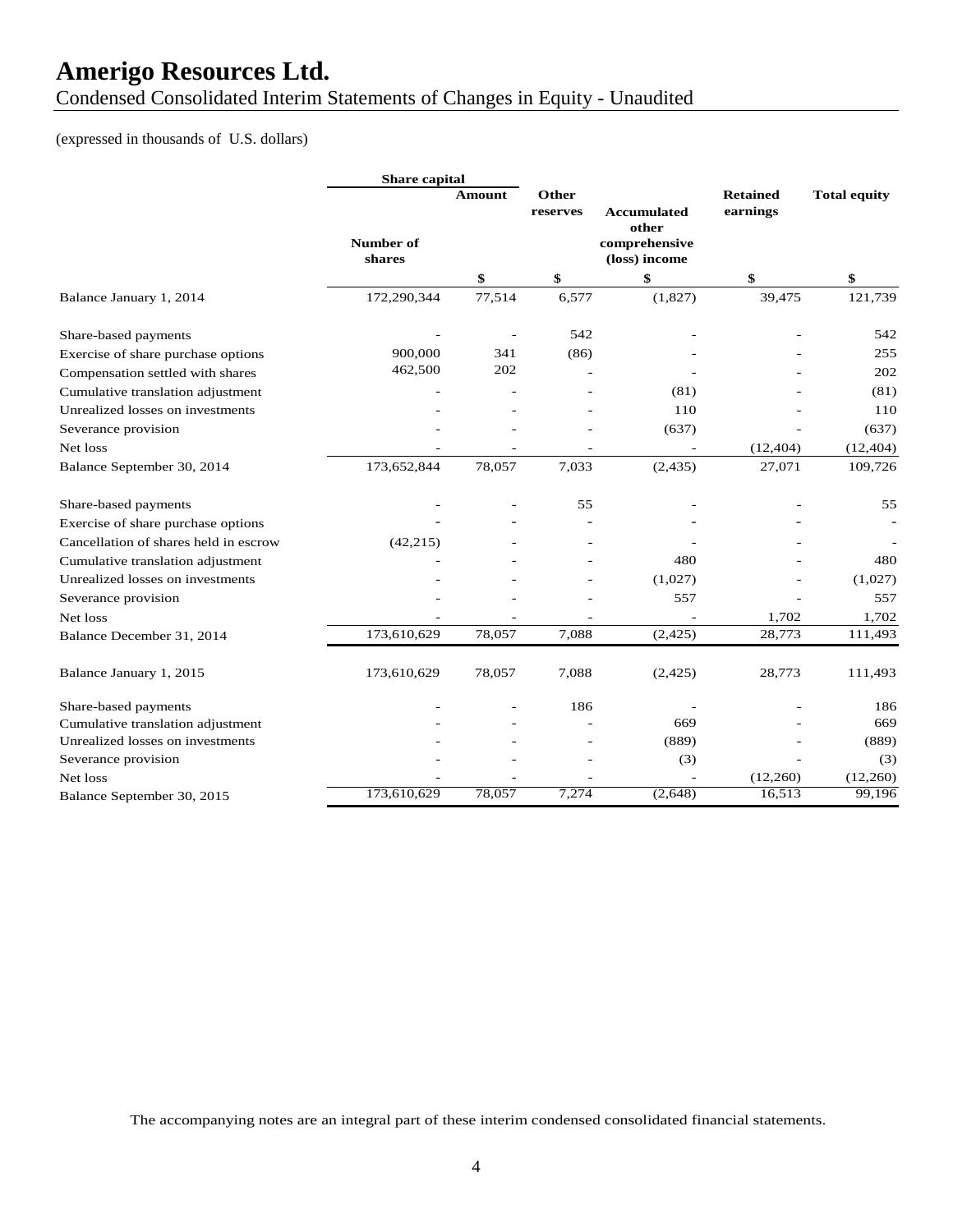(tabular information expressed in thousands of U.S. dollars)

### **1) REPORTING ENTITY AND BASIS OF PRESENTATION**

a) Reporting entity

Amerigo Resources Ltd. ("Amerigo" or the "Company") is a company domiciled in Canada and its shares are listed for trading on the Toronto Stock Exchange ("TSX") and the OTCQX stock exchange in the United States. These condensed consolidated financial statements ("interim financial statements") of the Company as at and for the three and nine months ended September 30, 2015 ("Q3-2015") include the accounts of the Company and its subsidiaries (collectively the "Group").

The Group is principally engaged in the production of copper and molybdenum concentrates through its operating subsidiary Minera Valle Central S.A. ("MVC"), pursuant to a long-term contractual relationship with the El Teniente Division ("DET") of Corporación Nacional del Cobre de Chile ("Codelco") (Note 2).

b) Statement of compliance

These interim financial statements have been prepared in accordance with International Financial Reporting Standards ("IFRS") as issued by the International Accounting Standards Board ("IASB") applicable to the preparation of interim financial statements, including IAS 34, Interim Financial Reporting. These interim financial statements do not include all the information required for a complete set of IFRS statements. However, selected notes are included to explain events and transactions that are significant to an understanding of the changes in the Company's financial position and performance since the last annual consolidated financial statements as at and for the year ended December 31, 2014.

These interim financial statements were authorised for issue by the board of directors of the Company on November 2, 2015.

c) Significant accounting policies

These interim financial statements follow the same accounting policies and methods of application as the Company's most recent annual financial statements. Accordingly, the interim financial statements should be read in conjunction with the Company's most recent annual financial statements.

### **2) AGREEMENTS WITH CODELCO'S EL TENIENTE DIVISION**

In 1991, MVC entered into a contract with DET to process the fresh tailings from El Teniente, the world's largest underground copper mine, for a term that through several contract modifications was extended to 2021 (collectively, the "Fresh Tailings Contract"). In 2009, MVC and DET entered into an agreement to process the tailings from Colihues, one of El Teniente's historical tailings deposits (the "Colihues Contract").

On April 8, 2014 MVC and DET entered into a contract (the "Master Agreement") for the purchase by MVC of the rights to process tailings from an additional historical tailings deposit, Cauquenes, for a term to the earlier of its depletion or 2033, and extending the Fresh Tailings Contract from 2021 to 2037 and the Colihues Contract to the earlier of its depletion or 2037.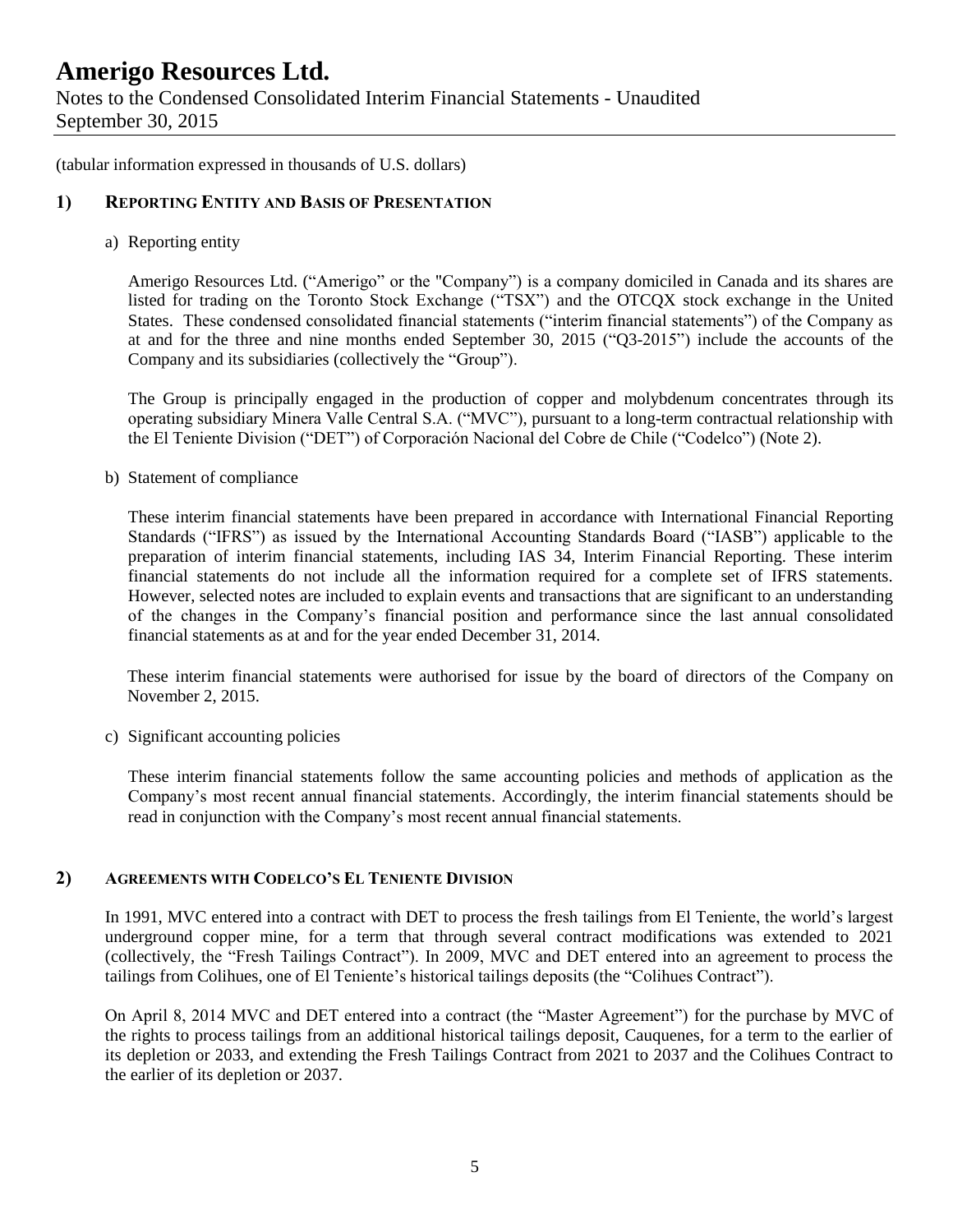### **Amerigo Resources Ltd.** Notes to the Condensed Consolidated Interim Financial Statements - Unaudited September 30, 2015

(tabular information expressed in thousands of U.S. dollars)

Royalties are payable to DET in respect of copper concentrates produced by MVC and are calculated using the London Metal Exchange ("LME") price for copper for the month of delivery of the tailings. Adjustments to the DET royalties are recorded on a monthly basis for changes in copper concentrate deliveries during the settlement period.

Royalties under the Fresh Tailings Contract are determined through a sliding scale formula tied to copper prices. Until August 1, 2015, no royalties were payable on copper produced from fresh tailings when the copper price was below \$0.80/lb, and the royalty increased to a maximum of 13.5% at copper prices of \$1.30/lb or higher. These terms were amended in the Master Agreement, as described below.

Under the Colihues Contract, MVC is required to pay a sliding scale royalty which is 3% for a copper price below \$0.80/lb and increases to approximately 30% at a copper price of \$4.27/lb. The parties are also required to review and potentially adjust costs and royalty structures for copper production from Colihues tailings where the copper price remains below \$1.95/lb or over \$4.27/lb for three consecutive months. These terms were not amended by the Master Agreement.

Until August 1, 2015, MVC paid a royalty of 10% of MVC's net revenue received from the sale of molybdenum concentrates produced from fresh tailings and 11.9% on net molybdenum revenue from Colihues tailings. These terms were also amended by the Master Agreement.

Additional terms of the Master Agreement include the following:

- Changes in the royalty payable for copper produced from fresh tailings, including a change in the royalty calculation to a sliding scale for a range of copper prices from \$1.95/lb (13.5% royalty) to \$4.80/lb (28.4% royalty), elimination of exchange rate provisions that increased royalty costs, and an increase in the threshold below which no royalty is payable from \$0.80/lb to \$1.95/lb, the same minimum level as that for the Cauquenes royalty. The change in fresh tailings royalty became effective on August 1, 2015;
- A sliding scale royalty for copper produced from Cauquenes tailings for copper prices ranging from \$1.95/lb (16% royalty) to \$5.50/lb (39% royalty);
- A sliding scale global molybdenum royalty for molybdenum prices between \$7.31/lb (9% royalty) and \$40/lb (19.7% royalty), effective August 1, 2015;
- Provisions requiring the parties to meet and review cost and royalty structures for copper production from fresh and Cauquenes tailings and for all molybdenum production in the event monthly average prices fall below the respective royalty ranges during 2 consecutive months, and projections indicate the permanence of such prices over time (less than \$1.95/lb for copper or \$7.31/lb for molybdenum, or for copper prices greater than \$4.80/lb for fresh tailings and \$5.50/lb for Cauquenes tailings, and for molybdenum prices greater than \$40/lb);
- The review of all royalty structures is to be carried out in a manner that gives priority to the viability of the Master Agreement and maintains the equilibrium of the benefits between the Parties; and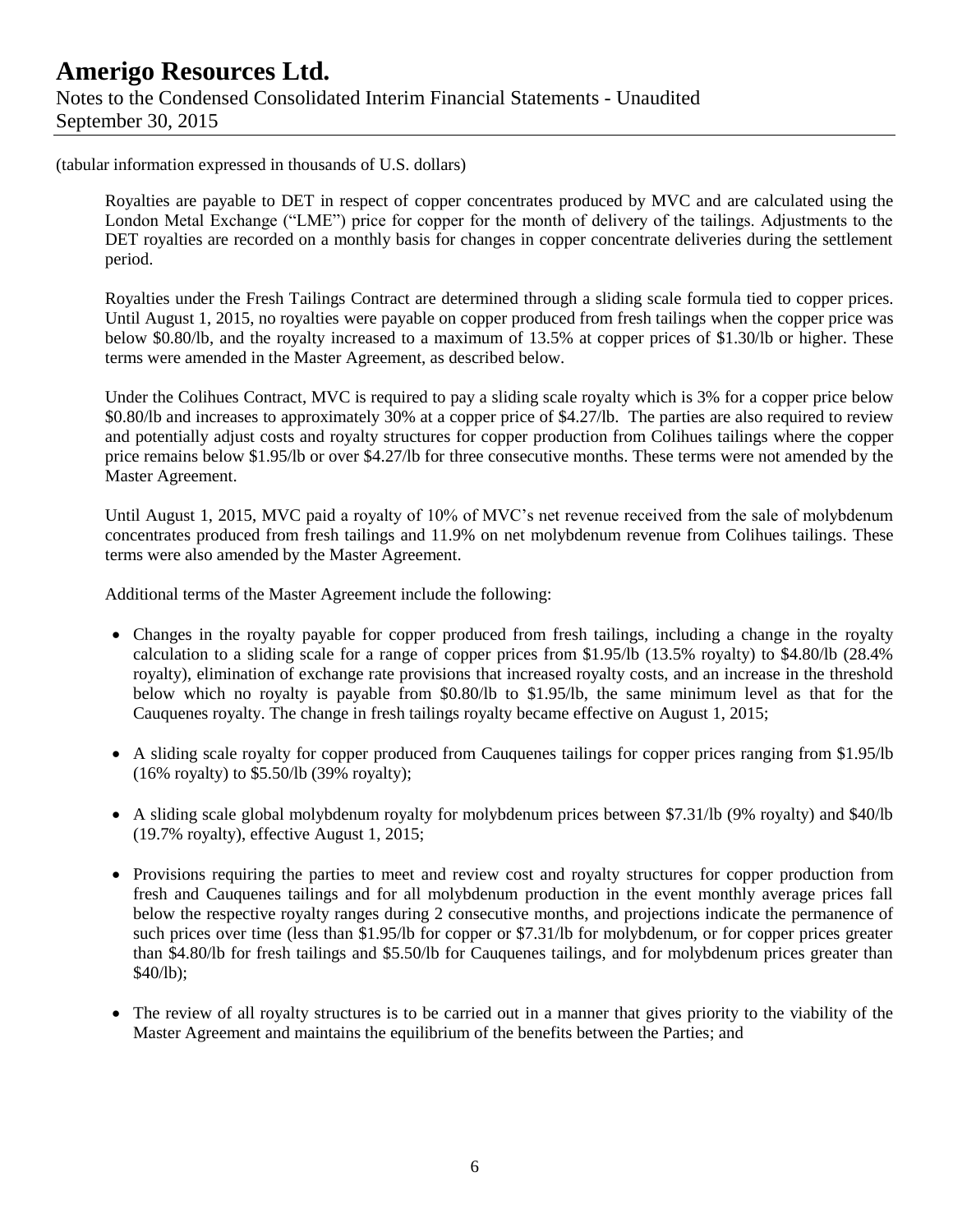(tabular information expressed in thousands of U.S. dollars)

• Three early exit options exercisable by DET within 2021 and every three years thereafter only in the event of changes unforeseen as of the date of the Master Agreement. The Company has currently judged the probabilities of DET exercising any of these early exit options as remote.

On August 29, 2014, DET and MVC entered into a first modification to the Master Agreement, which provided for the deferral of up to \$9.1 million in royalty payments in 2014 in order for MVC to expedite certain works associated with the Cauquenes expansion. The deferred amounts were subject to interest at a rate of 0.6% per month. A total of \$8.1 million was deferred during 2014, and all deferred amounts and applicable interest owing to DET were paid in full in the quarter ended March 31, 2015.

On February 3, 2015, MVC and DET entered into a second modification to the Master Agreement which provides for the following:

- i) The delivery to DET of all copper concentrates produced by MVC during the period from January 1, 2015 to December 31, 2022 pursuant to a "maquila" or tolling arrangement, subject to terms and conditions similar to those contained in the concentrate sales agreement MVC had to December 31, 2014 with Chile's Empresa Nacional de Minería ("Enami").
- ii) A copper price support agreement provided by DET to assist MVC with the Cauquenes expansion in an amount of up to \$17.0 million (the "DET Facility"). MVC will draw down \$1.0 million from the DET Facility for each month during the years 2015 and 2016 in which the average final settlement copper price to MVC is less than \$2.80/lb, up to the \$17.0 million maximum. The DET Facility bears interest at a rate of 0.6% per month and is subordinate to MVC's bank financing. As at September 30, 2015, MVC had drawn down \$4.0 million from the DET Facility (Note 7). The DET Facility will be repaid starting in January 2017 and up to December 31, 2019 at a rate of \$1.0 million per month, provided this repayment rate does not preclude MVC from making the semi-annual capital debt repayments described in Note 7(a). MVC may repay the DET Facility in advance and without penalty, provided BBVA and EDC preapprove the advance payments.

Until December 31, 2014 DET royalties were recorded as components of tolling and production costs. In accordance with the terms of the second modification to the Master Agreement, effective January 1, 2015, MVC's revenue for the delivery of copper concentrates to DET is recognized as a tolling fee and is reported as a component of revenue, net of royalties to DET and transportation costs (Note 12).

As at September 30, 2015, royalties payable to DET, were \$2.9 million (December 31, 2014: \$16.9 million), representing approximately three months of royalties (2014: eight months of royalties).

### **3) CRITICAL ACCOUNTING ESTIMATES AND JUDGEMENTS**

Estimates and judgements are continually evaluated and are based on historical experience and other factors, including expectations of future events that are believed to be reasonable under the circumstances.

In preparing these consolidated financial statements, the Company makes judgements, estimates and assumptions concerning the future which may vary from actual results. Judgements, estimates and assumptions that could have a significant risk of causing a material adjustment to the carrying amounts of assets and liabilities within the next financial year are addressed below.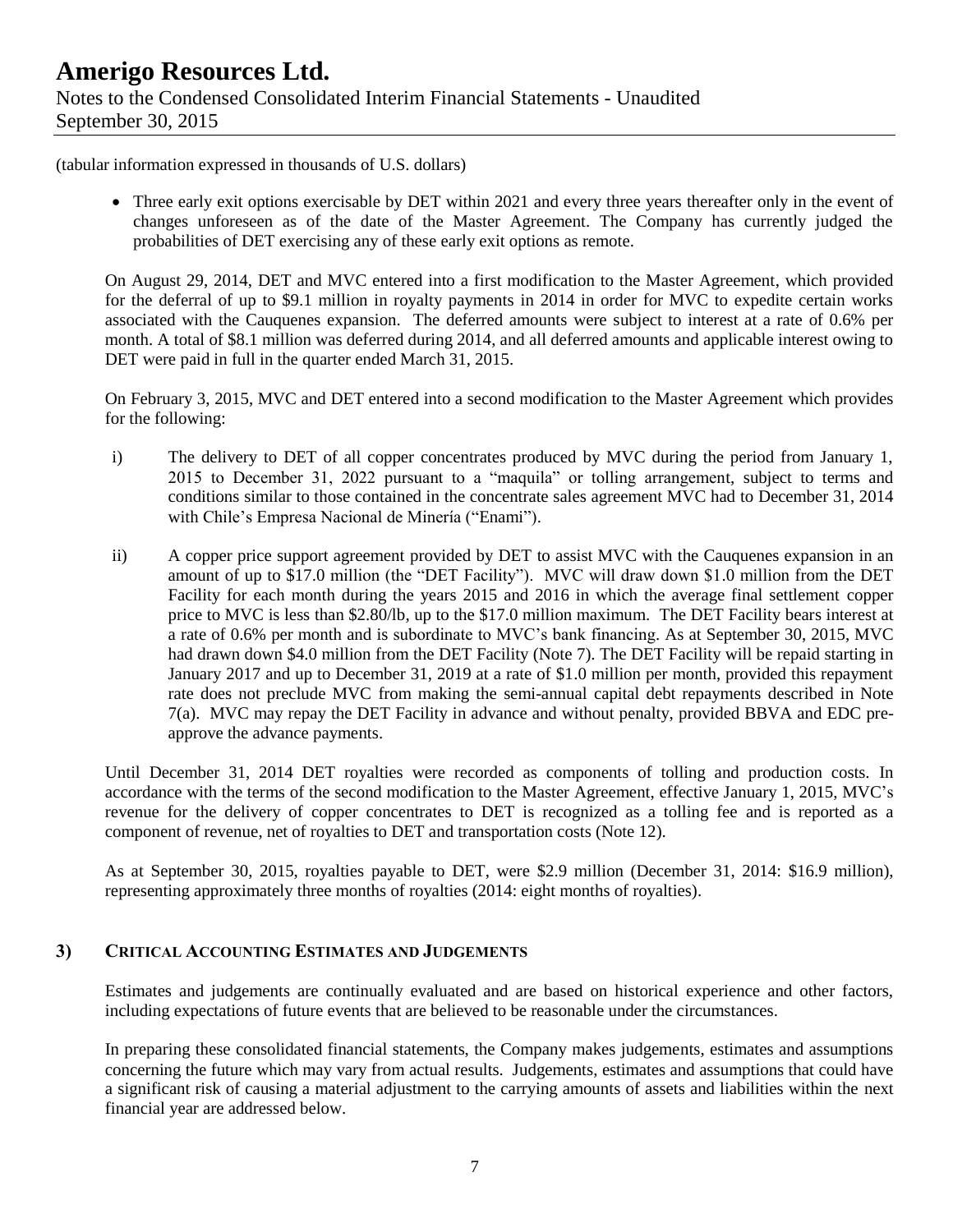### **Amerigo Resources Ltd.** Notes to the Condensed Consolidated Interim Financial Statements - Unaudited September 30, 2015

(tabular information expressed in thousands of U.S. dollars)

The significant estimates and judgements made by management in applying the Company's accounting policies and the key sources of estimation uncertainty were substantially the same as those that applied to the consolidated financial statements as at and for the year ended December 31, 2014, with the exception of the interest rate swap described in Note 8.

a) Useful Life of Assets

MVC estimates the economic life of most of property, plant and equipment based on their useful life, not to exceed the term of MVC's contractual relationship with DET (December 31, 2037).

b) Royalty Derivative to Related Parties

The Group has an obligation to pay royalties to certain related parties, based on a fixed payment for each pound of copper equivalent produced from El Teniente tailings by MVC (Note 9). The royalty is a derivative financial instrument measured at fair value, and the Company is required under IFRS to reassess its estimate for the royalty derivative at each reporting date based on revised production estimates.

c) Impairment of Property, Plant and Equipment

In accordance with the Company's accounting policy, each asset or cash generating unit is evaluated at each reporting date to determine whether there are any indications of impairment. If any such indication exists, a formal estimate of recoverable amount is performed and an impairment loss is recognized to the extent that the carrying amount exceeds the recoverable amount. The recoverable amount of an asset or cash generating group of assets is measured at the higher of fair value less costs to sell and value in use.

The determination of fair value less cost to sell and value in use requires management to make estimates and assumptions about expected production and sales volumes, metals prices, mine plan estimates, operating costs, mine closure and restoration costs, future capital expenditures and appropriate discount rates for future cash flows. The estimates and assumptions are subject to risk and uncertainty, and as such there is the possibility that changes in circumstances may alter these projections and impact the recoverable amount of the assets. In such circumstances, some or all of the carrying value of the assets may be further impaired or the impairment charge reduced, with the impact recorded in the statement of income.

As at September 30, 2015, management of the Company determined that the continued depressed market price for the Company's shares, resulting in market capitalization for the Company below its net asset value, constituted an impairment indicator, and completed an impairment assessment for MVC that included a determination of fair value less costs to sell.

Key assumptions incorporated in the impairment model included the following:

- Copper prices (\$/lb): 2015: \$2.50; 2016: \$2.27; 2017: \$2.18; 2018: \$2.30; 2019: \$2.40; 2020: \$2.90; 2021: \$3.30; 2022 to 2037: \$3.50
- Power costs (excluding benefit from self-generation): From 2015 to 2024 costs are per contractual estimates (2015: \$0.10186/kWh, 2016: \$0.10407/kWh, 2017: \$0.10916/kWh, 2018: \$0.12554/kWh; 2019: \$0.12138/kWh; 2020: \$0.11965/kWh; 2021: \$0.11999/kWh: 2022: 0.12059/kWh; 2023: \$0.12142/kWh; 2024 \$0.12209/kWh). From 2025 to 2037: estimated at \$0.1300/kWh
- Operating costs based on historical costs incurred and estimated forecasts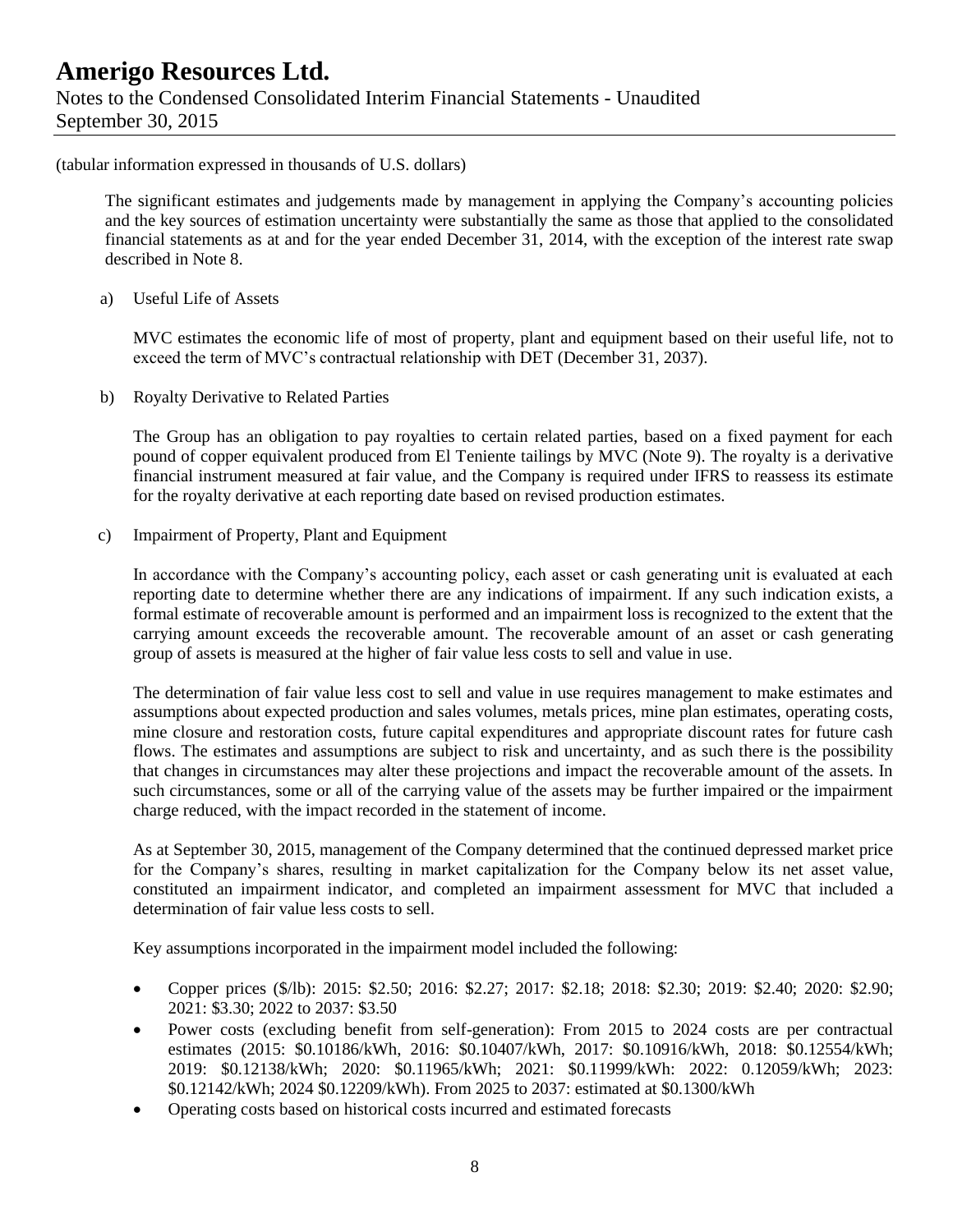(tabular information expressed in thousands of U.S. dollars)

- Production volume and recoveries as indicated in MVC's mining plan from 2015 to 2037, including processing of fresh tailings and old tailings from the Colihues and Cauquenes deposits
- Discount rate: 9% after tax

Management's impairment evaluation did not result in the identification of an impairment loss as of September 30, 2015. Although management believes the estimates applied in this impairment assessment are reasonable, such estimates are subject to significant uncertainties and judgements. Sensitivities to changes in estimated metal prices, operating costs, particularly estimated power costs beyond MVC's current power contracts, operating results from the Cauquenes deposit that differ from current projections, and increases to estimated expansion capital costs might trigger an impairment that could be material.

d) Power Cost Assumptions

Certain components of MVC's power costs require complex calculations involving data from the Chilean National Energy Commission, the central power grid operating network and MVC's power supplier. MVC relies on the advice of external power consultants to estimate these costs, in particular in the case of newly introduced charges without historical precedent. Final costs may vary from estimated costs and any such variances are included in earnings in the period in which final costs are determined.

e) Interest rate swap

MVC has entered into an interest rate swap (Note 8) to fix the interest rate on 75% of the facility undertaken to finance the Cauquenes expansion. Estimates are made by management to determine the fair value of the interest rate swap at inception and at each reporting date.

f) Start date of Cauquenes operations

MVC commenced processing tailings from the Cauquenes deposit during September 2015 from one of the two sumps built as part of the Cauquenes phase one expansion. The second sump became operational in October 2015 and the ramp-up of operations in Cauquenes is expected to occur over Q4-2015 and Q1-2016. When a project nears the end of construction, management has to exercise judgment to determine the date in which the asset was in the location and condition necessary to operate as intended by management. The identification of this date is important since it establishes the point in time at which costs cease to be capitalized unless they provide an enhancement to the economic benefits of the asset, borrowing costs cease to be capitalized, processing costs begin to stabilize, the capitalization of pre-start-up revenue ceases and depreciation of the asset commences. Management will continue to assess the appropriate start date of the Cauquenes operations over Q4-2015.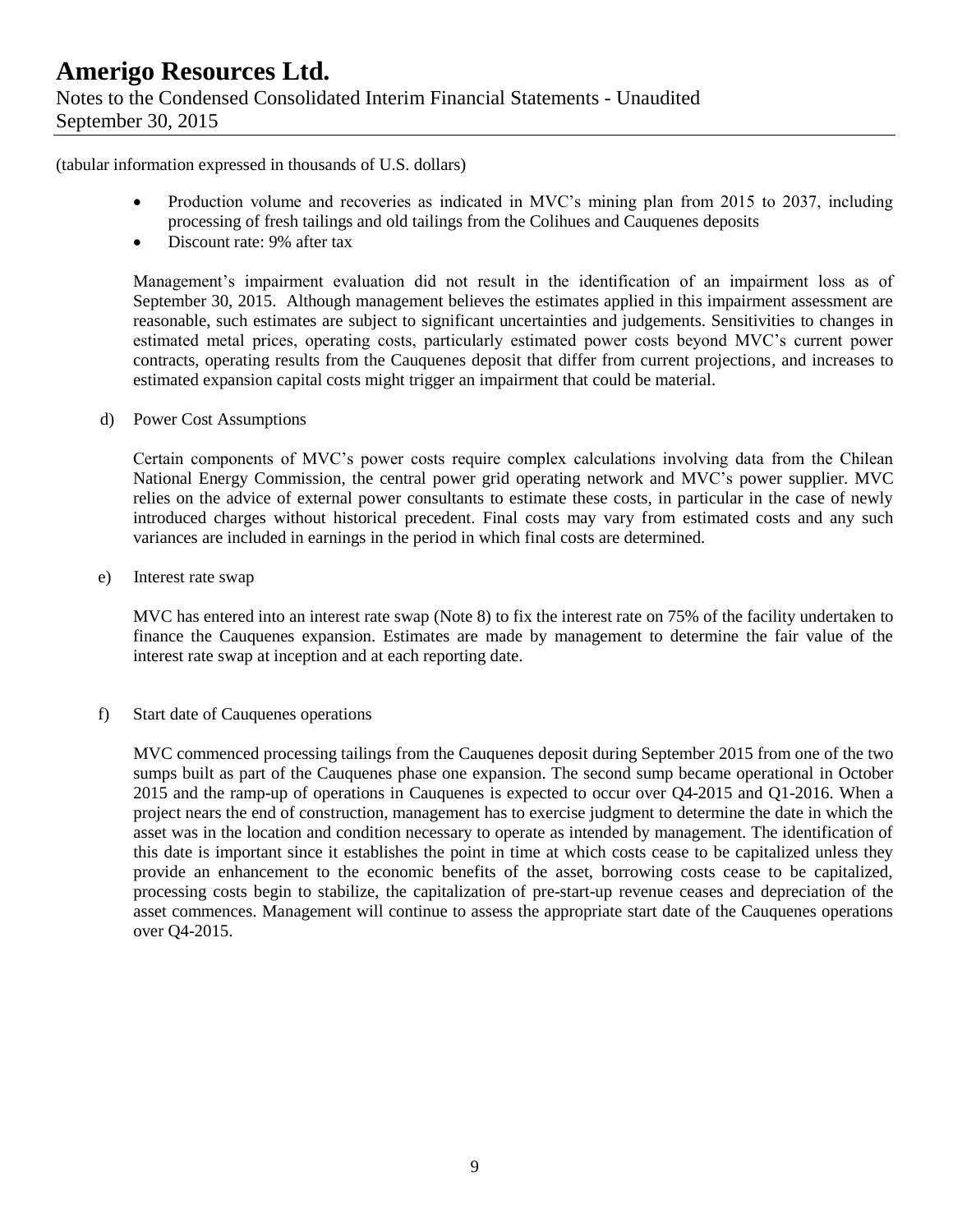Notes to the Condensed Consolidated Interim Financial Statements - Unaudited September 30, 2015

(tabular information expressed in thousands of U.S. dollars)

### **4) INVENTORIES**

|                                              | September 30,<br>2015 | December 31,<br>2014<br>\$ |
|----------------------------------------------|-----------------------|----------------------------|
| Plant supplies and consumables               | 5,857                 | 5,395                      |
| Work in progress and concentrate inventories | 2,594                 | 3,311                      |
|                                              | 8,451                 | 8,706                      |

At September 30, 2015, work in progress and concentrate inventories were valued at cost. During the nine months ended September 30, 2015, the Group recorded a charge of \$413,000 in tolling and production costs as a result of net realizable value ("NRV") adjustments in the months in which NRV was lower than cost, and a charge of \$206,000 to tolling and production costs from writing-down the molybdenum in-circuit inventory determined not to be saleable, following MVC's decision to suspend the production of molybdenum concentrates in response to prevailing low market prices.

At December 31, 2014 inventories were valued at cost. During the year ended December 31, 2014, the Group recorded a charge of \$319,000 in tolling and production costs as a result of an impairment of specific plant supplies and consumables.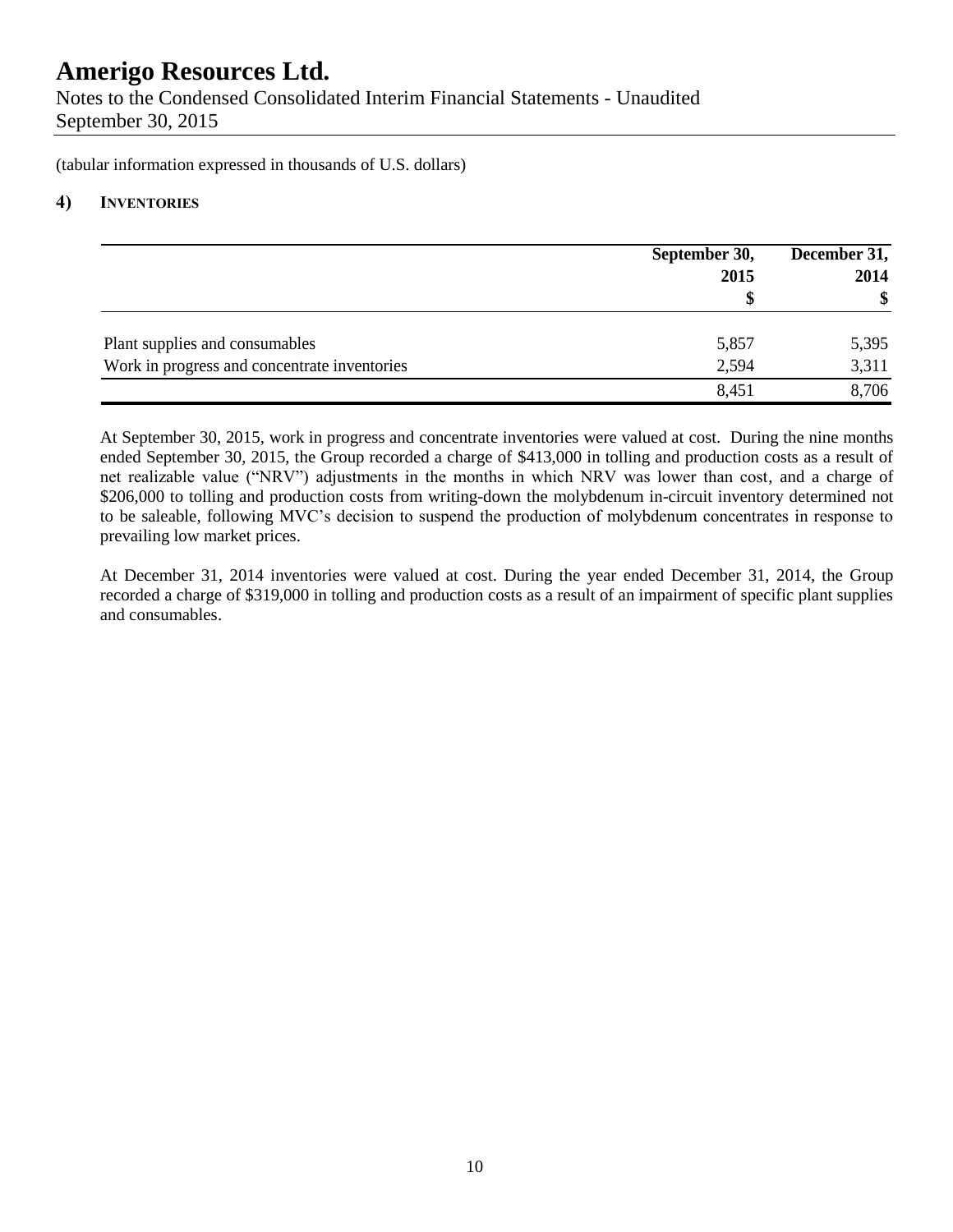Notes to the Condensed Consolidated Interim Financial Statements - Unaudited September 30, 2015

(tabular information expressed in thousands of U.S. dollars)

### **5) INVESTMENTS**

|                          | September 30,<br>2015<br>\$ | December 31,<br>2014<br>\$ |
|--------------------------|-----------------------------|----------------------------|
| <b>Start of period</b>   | 2,011                       | 3,207                      |
| Changes in fair value    | (889)                       | (917)                      |
| Impairment of investment | (279)                       | (279)                      |
| End of period            | 843                         | 2,011                      |

Available-for-sale financial assets include the following:

|                       | September 30, | December 31,      |  |
|-----------------------|---------------|-------------------|--|
|                       | 2015          | 2014              |  |
|                       | \$            | $\boldsymbol{\$}$ |  |
| Candente Copper Corp. | 215           | 494               |  |
| Los Andes Copper Ltd. | 628           | 1,517             |  |
|                       | 843           | 2,011             |  |

- a) At September 30, 2015, Candente Copper Corp. ("Candente Copper"), a company listed on the TSX, had a closing share price of Cdn\$0.045 and the fair value of the Group's approximately 4% investment in Candente Copper was \$215,000. During the nine months ended September 30, 2015, the Group recorded an impairment charge of \$279,000 (nine months ended September 30, 2014: other comprehensive loss of \$419,000) for the decline in fair value of this investment.
- b) At September 30, 2015, Los Andes Copper Ltd. ("Los Andes"), a company listed on the TSX Venture Exchange, had a closing share price of Cdn\$0.105, and the fair value of the Group's approximately 4% investment in Los Andes was \$628,000. During the nine months ended September 30, 2015, the Group recorded other comprehensive loss of \$889,000 (nine months ended September 30, 2014: other comprehensive loss of \$218,000) for the changes in the fair value of this investment.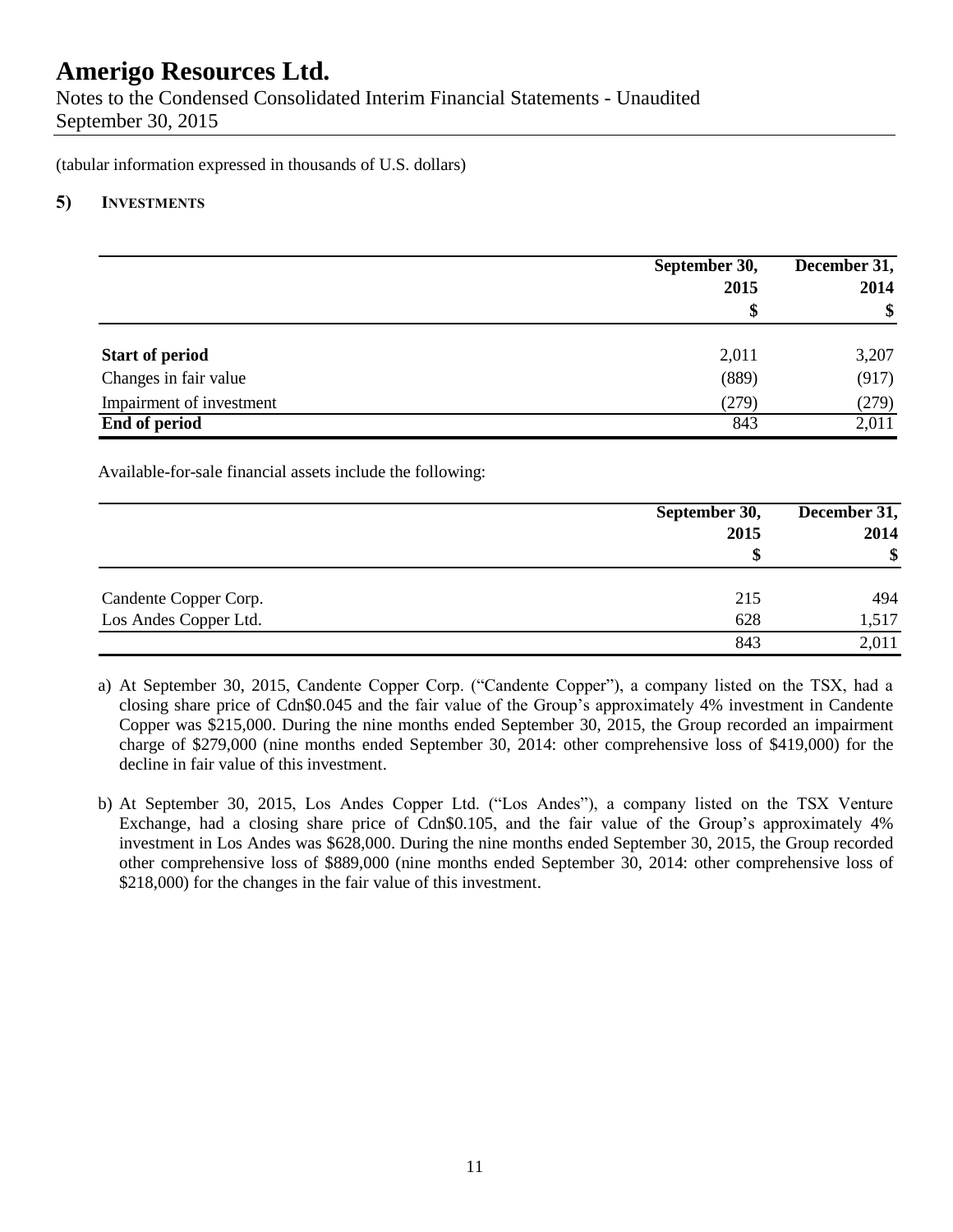Notes to the Condensed Consolidated Interim Financial Statements - Unaudited September 30, 2015

(tabular information expressed in thousands of U.S. dollars)

### **6) PROPERTY, PLANT AND EQUIPMENT**

|                                                          | <b>Machinery</b> and |                      |              |
|----------------------------------------------------------|----------------------|----------------------|--------------|
|                                                          | <b>Plant</b> and     | <b>Equipment and</b> |              |
|                                                          | infrastructure       | other assets         | <b>Total</b> |
|                                                          | \$                   | \$                   | \$           |
| Year ended December 31, 2014                             |                      |                      |              |
| Opening net book amount                                  | 92,918               | 23,683               | 116,601      |
| <b>Exchange differences</b>                              |                      | (19)                 | (19)         |
| Elimination of asset retirement obligation               | (2,213)              |                      | (2,213)      |
| Recognition of asset retirement obligation credit to PPE | (5,233)              |                      | (5,233)      |
| Transfer from exploration and evaluation assets          | 22,584               |                      | 22,584       |
| Disposals                                                |                      | (143)                | (143)        |
| <b>Additions</b>                                         | 11,406               | 759                  | 12,165       |
| Depreciation charge                                      | (7,576)              | (2,807)              | (10, 383)    |
| <b>Closing net book amount</b>                           | 111,886              | 21,473               | 133,359      |
| At December 31, 2014                                     |                      |                      |              |
| Cost                                                     | 194,158              | 51,142               | 245,300      |
| Accumulated depreciation                                 | (82,272)             | (29,669)             | (111, 941)   |
| Net book amount                                          | 111,886              | 21,473               | 133,359      |
|                                                          |                      |                      |              |
| Nine months ended September 30, 2015                     |                      |                      |              |
| Opening net book amount                                  | 111,886              | 21,473               | 133,359      |
| Exchange differences                                     |                      | (25)                 | (25)         |
| <b>Additions</b>                                         | 43,247               | 581                  | 43,828       |
| Depreciation charge                                      | (3,529)              | (1, 344)             | (4,873)      |
| <b>Closing net book amount</b>                           | 151,604              | 20,685               | 172,289      |
| At September 30, 2015                                    |                      |                      |              |
| Cost                                                     | 237,474              | 51,575               | 289,049      |
| Accumulated depreciation                                 | (85, 871)            | (30, 889)            | (116,760)    |
| Net book amount                                          | 151,603              | 20,686               | 172,289      |

At September 30, 2015, PP&E of \$72.3 million is categorized as construction in progress and not subject to depreciation (December 31, 2014: \$31.2M).

Total interest of \$1.7 million was capitalised in 2015 (2014: \$13,000) and is included in property, plant and equipment at September 30, 2015.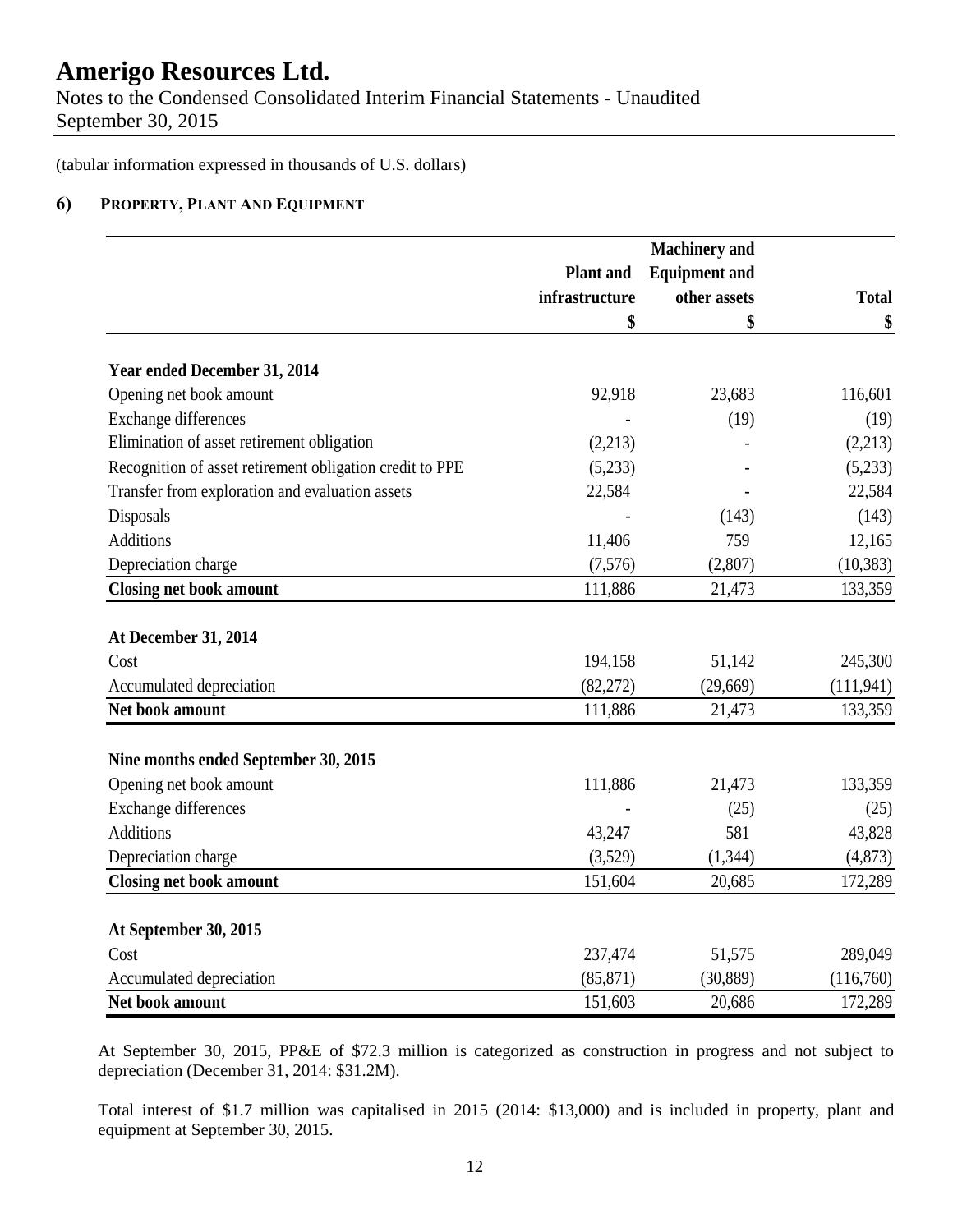Notes to the Condensed Consolidated Interim Financial Statements - Unaudited September 30, 2015

(tabular information expressed in thousands of U.S. dollars)

### **7) BORROWINGS**

|                                                       | September 30, | December 31, |
|-------------------------------------------------------|---------------|--------------|
|                                                       | 2015          | 2014         |
|                                                       | Φ             | \$           |
| Cauquenes Expansion Loan (Note $7(a)$ )               | 51,766        |              |
| Cauquenes Expansion VAT Facility (Note 7(b))          | 7,259         |              |
| DET Expansion Support Facility (Note 7(d))            | 4,059         |              |
|                                                       | 63,084        |              |
| Comprised of:                                         |               |              |
| Short-term debt and current portion of long-term debt | 12,234        |              |
| Long-term debt                                        | 50,850        |              |
|                                                       | 63,084        |              |

a) On March 25, 2015, MVC closed a bank syndicate financing with Mandated Lead Arrangers Banco Bilbao Vizcaya Argentaria ("BBVA") and Export Development Canada ("EDC") for a loan facility (the "Cauquenes Expansion Loan") of up to \$64.4 million to be used in the expansion of MVC's operations for the processing of tailings from the Cauquenes deposit. Terms of the loan include interest at a fixed rate of 5.81% per annum during construction and 5.56% per annum thereafter for 75% of the facility, both fixed through the use of an interest rate swap (Note 8). The remaining 25% of the facility is subject to a variable rate based on the US Libor 6 month rate, which at September 30, 2015 was 4.29% per annum (and would be 4.04% per annum during operation). Interest is payable semi-annually starting on June 30, 2015. The Cauquenes Expansion Loan has a maximum repayment term of 6 years consisting of 12 equal semi-annual capital payments commencing on June 30, 2016. The repayment term may be shortened without penalty in accordance with the provisions of the finance agreement.

As of September 30, 2015, funding of \$53.6 million had been received.

MVC incurred due diligence, bank fees and legal costs of \$2.4 million, of which \$2.0 million were recognized as transaction costs as of September 30, 2015 based on the percentage of funds drawn to date. The remaining \$0.4 million was recognized as prepaid finance expenses and will be transferred to transaction costs on the same percentage basis as funds are drawn from the facility. Transaction costs will be amortized over the term of the loan using the effective interest rate method.

Interest on the loan is being fully capitalized during construction and commissioning, for a total of \$1.1 million to September 30, 2015, of which \$0.6 million were paid as of that date.

The balance of the loan (net of transaction costs) at September 30, 2015 was \$51.8 million (December 31, 2014: \$nil).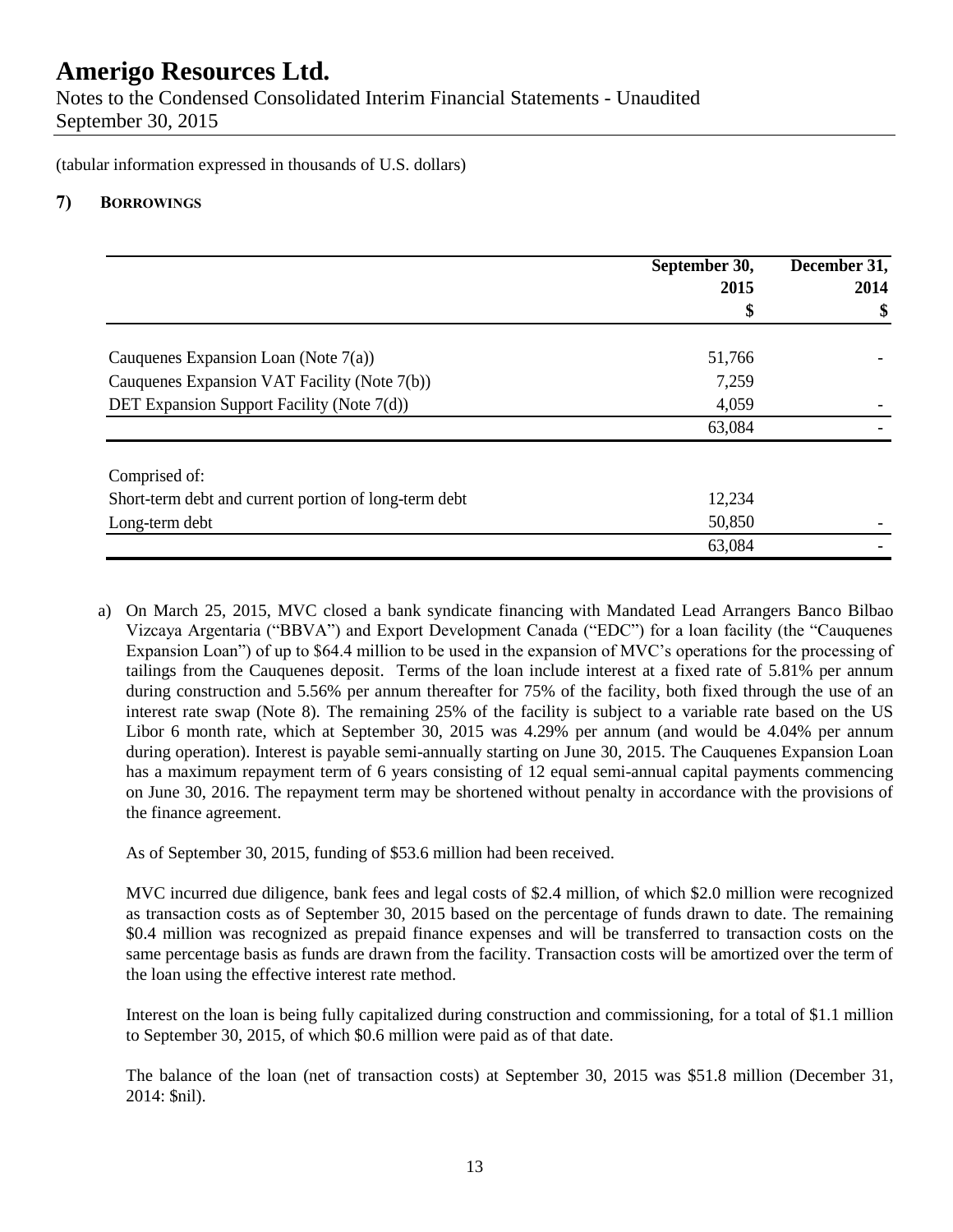(tabular information expressed in thousands of U.S. dollars)

MVC has provided security for the Cauquenes Expansion Loan in the form of a charge on all of MVC's assets, and MVC is subject to certain bank covenants to be measured semi-annually starting on December 31, 2015.

- b) Also on March 25, 2015, MVC entered into a CLP 5,700.0 million (approximately \$9.0 million at the loan grant date) facility with BBVA to finance the value added tax expected to be incurred by MVC in connection with the Cauquenes expansion (the "VAT Facility"). The VAT Facility is due on or before June 30, 2016 and is subject to interest at a variable rate of the Chilean Association of Banks and Financial Institutions Tasa Bancaria plus 1.75%., which at September 30, 2015 was 5.68% per annum. Interest on the VAT Facility is being fully capitalized during construction and commissioning and paid quarterly starting on June 30, 2015. Interest of \$0.1 million was paid up to September 30, 2015, at which date the balance of the loan was \$7.3 million (December 31, 2014: \$nil).
- c) On March 24, 2015, Colihues Energía obtained from a Chilean bank a working capital loan of CLP 123.0 million (the equivalent of \$0.2 million at the loan grant date) at an interest rate of 4.44% per annum. The loan was repaid on June 19, 2015. No security was provided in connection with the loan.
- d) The Group has secured \$30.0 million in additional credit facilities for the expansion, including a \$17.0 million expansion support agreement with DET (Note 2), and a \$13.0 million standby line of credit from three Amerigo shareholders that may be drawn down at Amerigo's option if required during construction and commissioning of the Cauquenes project. No security was provided in connection with these facilities. At September 30, 2015, \$4.0 million had been drawn from the DET Facility (December 31, 2014: \$nil). The Group incurred an annual commitment fee of \$134,000 in respect of the standby line of credit.

### **8) INTEREST RATE SWAP**

Concurrently with the Cauquenes Expansion Loan (Note 7(a)), MVC entered into an interest rate swap ("IRS") with BBVA to fix 75% of the interest payable on that facility. MVC recognized a fair value of \$955,000 at inception for the IRS, which was accounted for as a prepaid finance expense, and is being treated as transaction costs as funds are drawn from the facility. At September 30, 2015, MVC had recognized \$723,000 as transaction costs, and the balance of \$232,000 was recognized as a prepaid finance expense. On September 30, 2015, the fair value of the IRS was determined to be \$1,140,000 and mark-to-market adjustments of \$185,000 were recognized in earnings, as a component of finance expense.

### **9) RELATED PARTY TRANSACTIONS**

a) Royalty Derivative to Related Parties

Amerigo holds its interest in MVC through Amerigo International Holdings Corp. ("Amerigo International").

Amerigo International is wholly-owned by the Company except for certain outstanding Class A shares which are owned indirectly by the Company's Chairman, an associate of the Chairman and a former director of the Company. The Class A shares were issued as part of a tax-efficient structure for the payment of the royalty (the "Royalty") granted in exchange for the transfer to the Company of an option to purchase MVC.

In accordance with the articles of Amerigo International, the holders of the Class A shares are not entitled to any dividend or to other participation in the profits of Amerigo International, except for a total royalty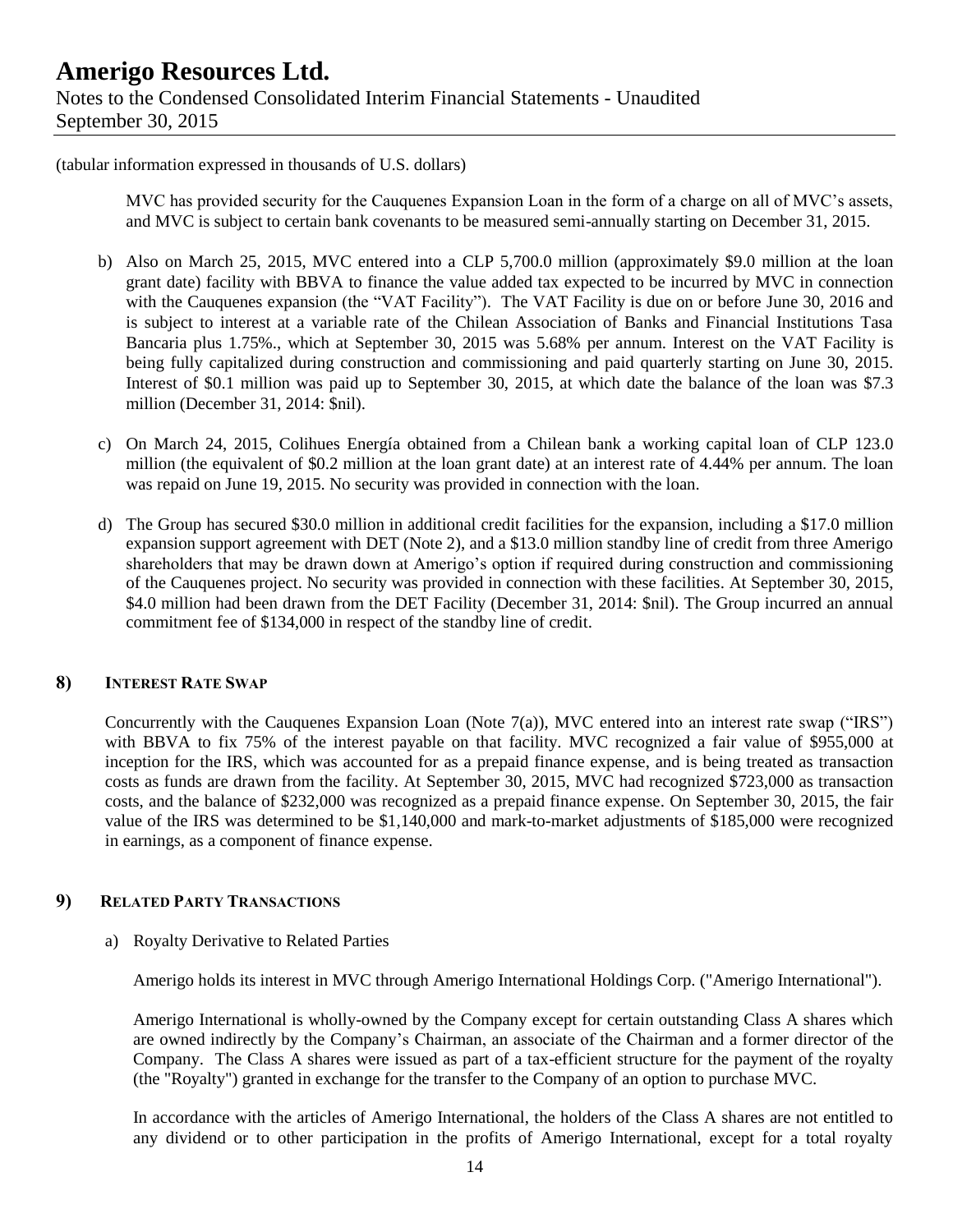### **Amerigo Resources Ltd.** Notes to the Condensed Consolidated Interim Financial Statements - Unaudited September 30, 2015

(tabular information expressed in thousands of U.S. dollars)

dividend, if declared by the directors of Amerigo International, in an amount equal to the amount of the Royalty.

The Royalty is calculated as follows:

- \$0.01 for each pound of copper equivalent produced from El Teniente tailings by MVC or any successor entity to MVC if the price of copper is under \$0.80, or
- \$0.015 for each pound of copper equivalent produced from El Teniente tailings by MVC or any successor entity to MVC if the price of copper is \$0.80 or more.

The Royalty is a derivative financial instrument. This liability is measured at fair value, with changes in fair value recorded in profit for the period. The fair value of the liability at September 30, 2015 was \$11.3 million (December 31, 2014: \$11.0 million), with a current portion of \$971,000 (December 31, 2014: \$863,000) and a long-term portion of \$10.3 million (December 31, 2014: \$10.1 million).

The Royalty is paid as a royalty dividend on the Class A shares of Amerigo International. During the nine months ended September 30, 2015, royalties totalling \$380,000 were paid or accrued to the Amerigo International Class A shareholders (nine months ended September 30, 2014: \$452,000). At September 30, 2015, \$39,000 of this amount remained payable (December 31, 2014: \$60,000).

The royalty derivative to related parties includes the royalty dividends described above and changes in fair value of the derivative. The fair value of the derivative increased by \$372,000 in the nine months ended September 30, 2015 (nine months ended September 30, 2014: reduction in fair value of \$1.1 million), for a total royalty derivative expense of \$752,000 (nine months ended September 30, 2014: recovery of \$611,000).

b) Purchases of Goods and Services

The Company's related parties consist of companies owned by executive officers and directors, as follows:

Nature of Transactions

Zeitler Holdings Corp. Management Michael J. Kuta Law Corporation **Management** Management Delphis Financial Strategies Inc. Management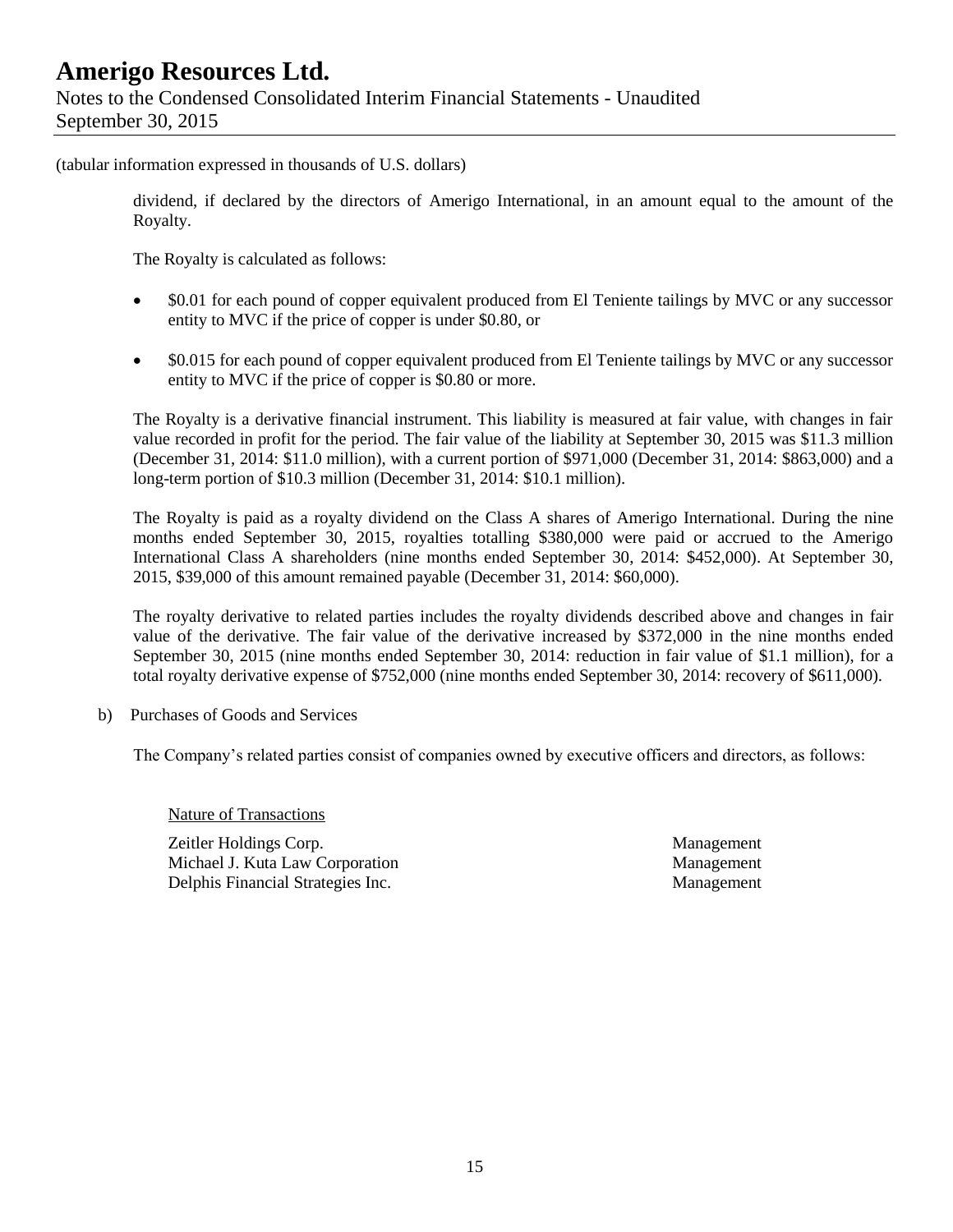Notes to the Condensed Consolidated Interim Financial Statements - Unaudited September 30, 2015

(tabular information expressed in thousands of U.S. dollars)

The Group incurred the following fees in connection with companies owned by executive officers and directors and in respect of salaries paid to an officer. Transactions have been measured at the exchange amount which is determined on a cost recovery basis.

|                              | Nine months ended |     |  |
|------------------------------|-------------------|-----|--|
|                              | September 30,     |     |  |
|                              | 2015              |     |  |
|                              |                   | \$  |  |
| Salaries and management fees | 756               | 772 |  |

### c) Key Management Compensation

The remuneration of directors and other members of key management during the nine months ended September 30, 2015 and 2014 was as follows:

|                                | Nine months ended<br>September 30, |       |
|--------------------------------|------------------------------------|-------|
|                                | 2015                               | 2014  |
|                                | S                                  | \$    |
| Management and directors' fees | 1,020                              | 1,043 |
| Share-based payments           | 181                                | 542   |
|                                | .201                               | 1,585 |

Share-based payments are the fair value of options vested to directors and key management personnel.

d) The Group has secured a \$13.0 million standby line of credit from three Amerigo shareholders (Note 7(d)).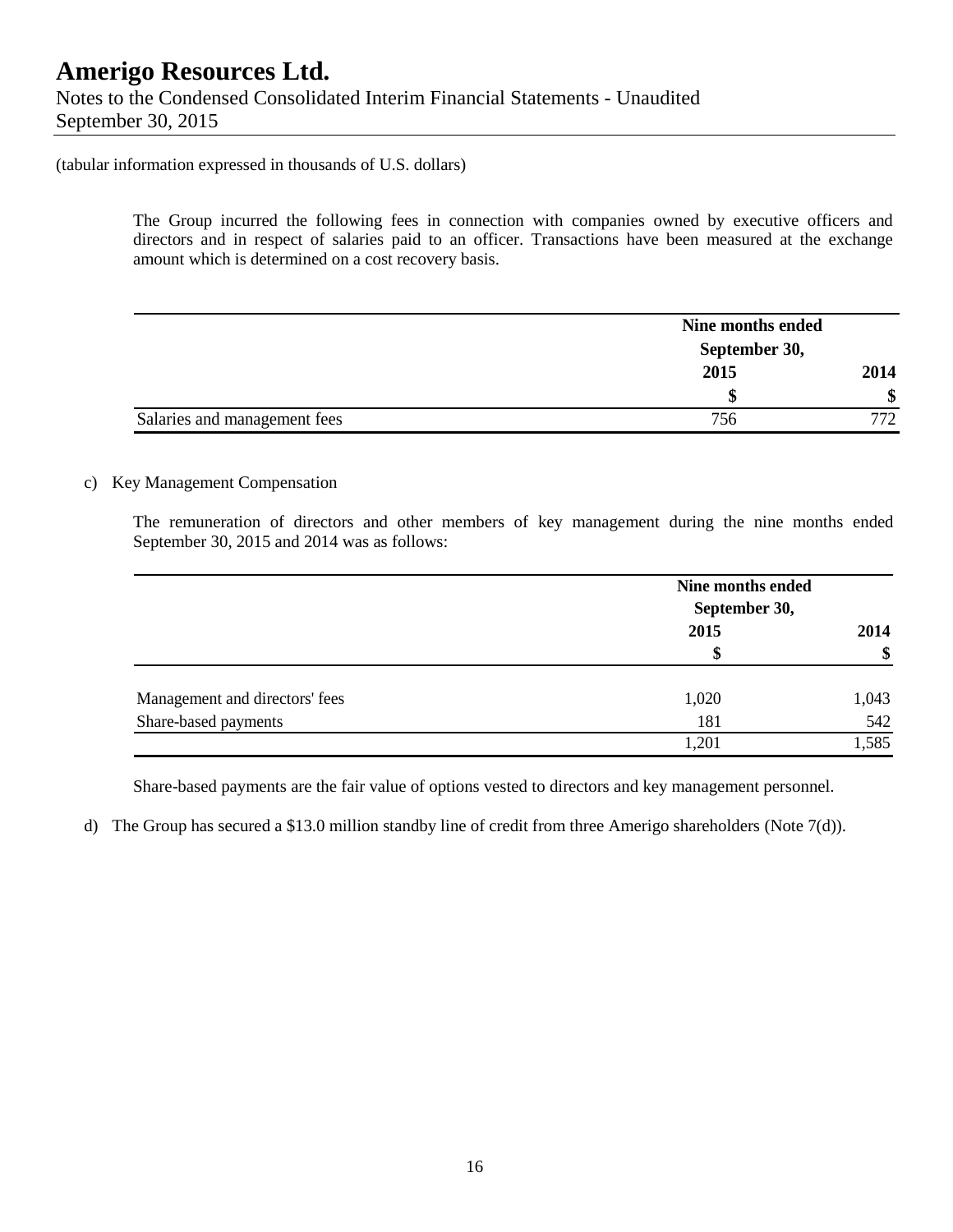(tabular information expressed in thousands of U.S. dollars)

### **10) EQUITY**

a) Share Capital

Authorised share capital consists of an unlimited number of common shares without par value.

b) Share Options

A total of 1,850,000 options were granted in the nine months ended September 30, 2015 (2014: 3,500,000 options), with a weighted average fair value estimated at Cdn\$0.14 (2014: Cdn\$0.28) per option at the grant date based on the Black-Scholes option-pricing model using the following assumptions:

|                                 | 2015   | 2014   |  |
|---------------------------------|--------|--------|--|
|                                 | \$     | \$     |  |
| Weighted average share price    | 0.37   | 0.44   |  |
| Weighted average exercise price | 0.37   | 0.44   |  |
| Dividend yield                  | 0%     | 0%     |  |
| Risk free interest rate         | 0.65%  | 1.59%  |  |
| Pre-vest forfeiture rate        | 0%     | 0%     |  |
| Expected life (years)           | 4.12   | 4.73   |  |
| Expected volatility             | 46.87% | 49.20% |  |

### Outstanding share options:

|                        |              | September 30, 2015           |              |          |
|------------------------|--------------|------------------------------|--------------|----------|
|                        |              | Weighted                     |              | Weighted |
|                        |              | average                      |              | average  |
|                        |              | exercise                     |              | exercise |
|                        | <b>Share</b> | price                        | <b>Share</b> | price    |
|                        | options      | Cdn\$                        | options      | $Cdn$ \$ |
| At start of the period | 13,765,000   | 0.78                         | 11,265,000   | 0.84     |
| Exercised              |              | $\qquad \qquad \blacksquare$ | (900,000)    | 0.31     |
| Expired                | (3,165,000)  | 0.70                         | (100,000)    | 0.68     |
| Granted                | 1,850,000    | 0.37                         | 3,500,000    | 0.44     |
| At end of the period   | 12,450,000   | 0.73                         | 13,765,000   | 0.78     |
| Vested and exercisable | 11,987,500   | 0.75                         | 13,765,000   | 0.78     |

For the 900,000 share options exercised during the year ended December 31, 2014, the weighted average closing share price at the date of exercise was Cdn\$0.46.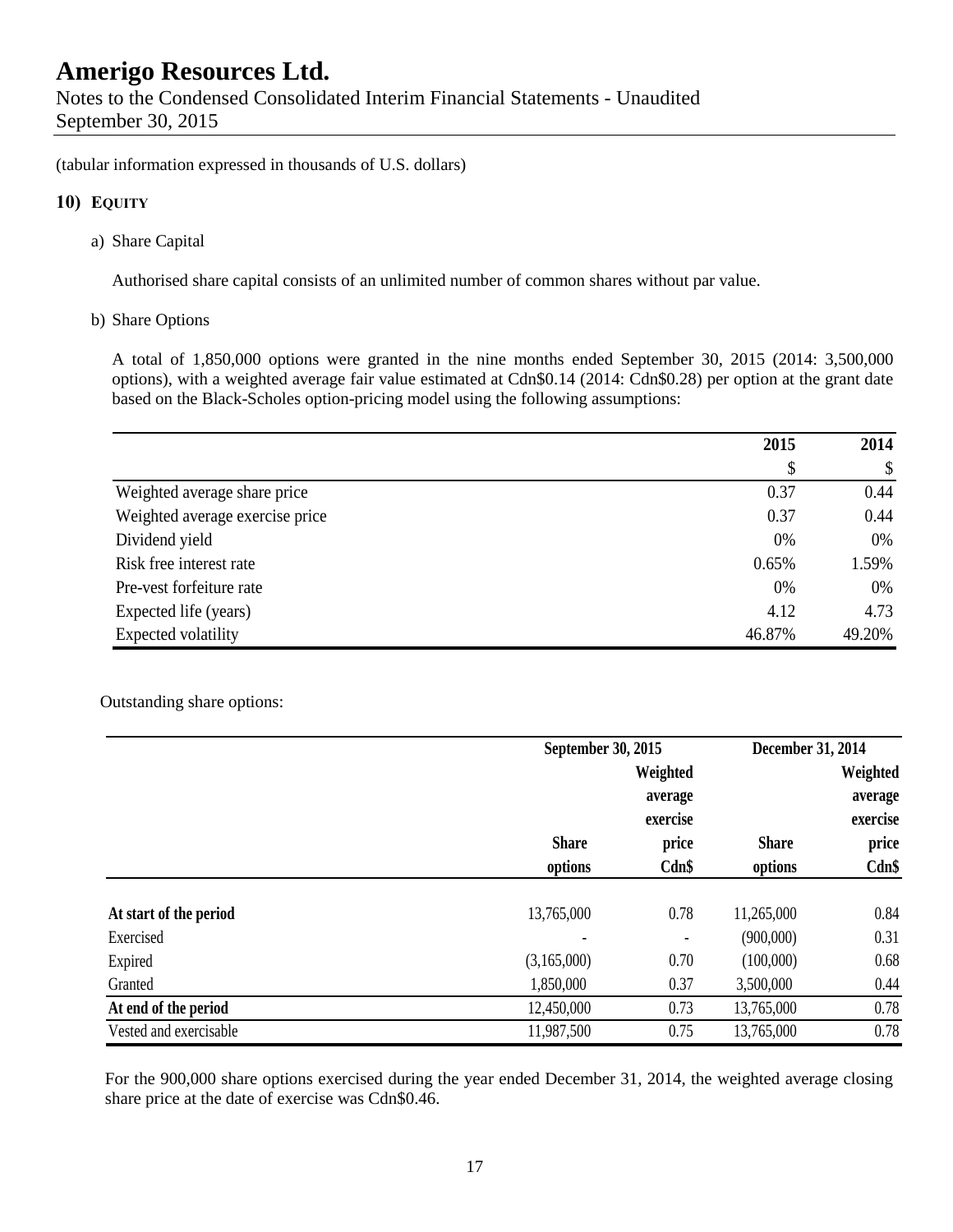### **Amerigo Resources Ltd.** Notes to the Condensed Consolidated Interim Financial Statements - Unaudited September 30, 2015

(tabular information expressed in thousands of U.S. dollars)

Information relating to share options outstanding at September 30, 2015 is as follows:

|               |                     |                     |                |                | Weighted    |
|---------------|---------------------|---------------------|----------------|----------------|-------------|
|               |                     |                     | Weighted       |                | Average     |
|               |                     |                     | average        | Weighted       | remaining   |
|               |                     |                     | exercise price | average        | life        |
|               |                     |                     | <b>on</b>      | exercise price | of          |
| Outstanding   | <b>Vested share</b> |                     | outstanding    | on vested      | outstanding |
| share options |                     | options Price range | options        | options        | options     |
|               |                     | Cdn\$               | Cdn\$          | Cdn\$          | (years)     |
|               |                     |                     |                |                |             |
| 1,850,000     | 1,387,500           | $0.37 - 0.40$       | 0.37           | 0.37           | 4.5         |
| 3,500,000     | 3,500,000           | $0.41 - 0.48$       | 0.44           | 0.44           | 3.61        |
| 3,900,000     | 3,900,000           | $0.49 - 0.95$       | 0.73           | 0.73           | 1.48        |
| 600,000       | 600,000             | $0.96 - 1.22$       | 1.12           | 1.12           | 0.61        |
| 2,600,000     | 2,600,000           | $1.23 - 1.32$       | 1.32           | 1.32           | 0.42        |
| 12,450,000    | 11,987,500          |                     | 0.73           | 0.75           | 2.18        |

Further information about share options is as follows:

|                               |      | Nine months ended |
|-------------------------------|------|-------------------|
|                               |      | September 30,     |
|                               | 2015 | 2014              |
|                               |      | Φ                 |
| Total compensation recognized | 186  | 542               |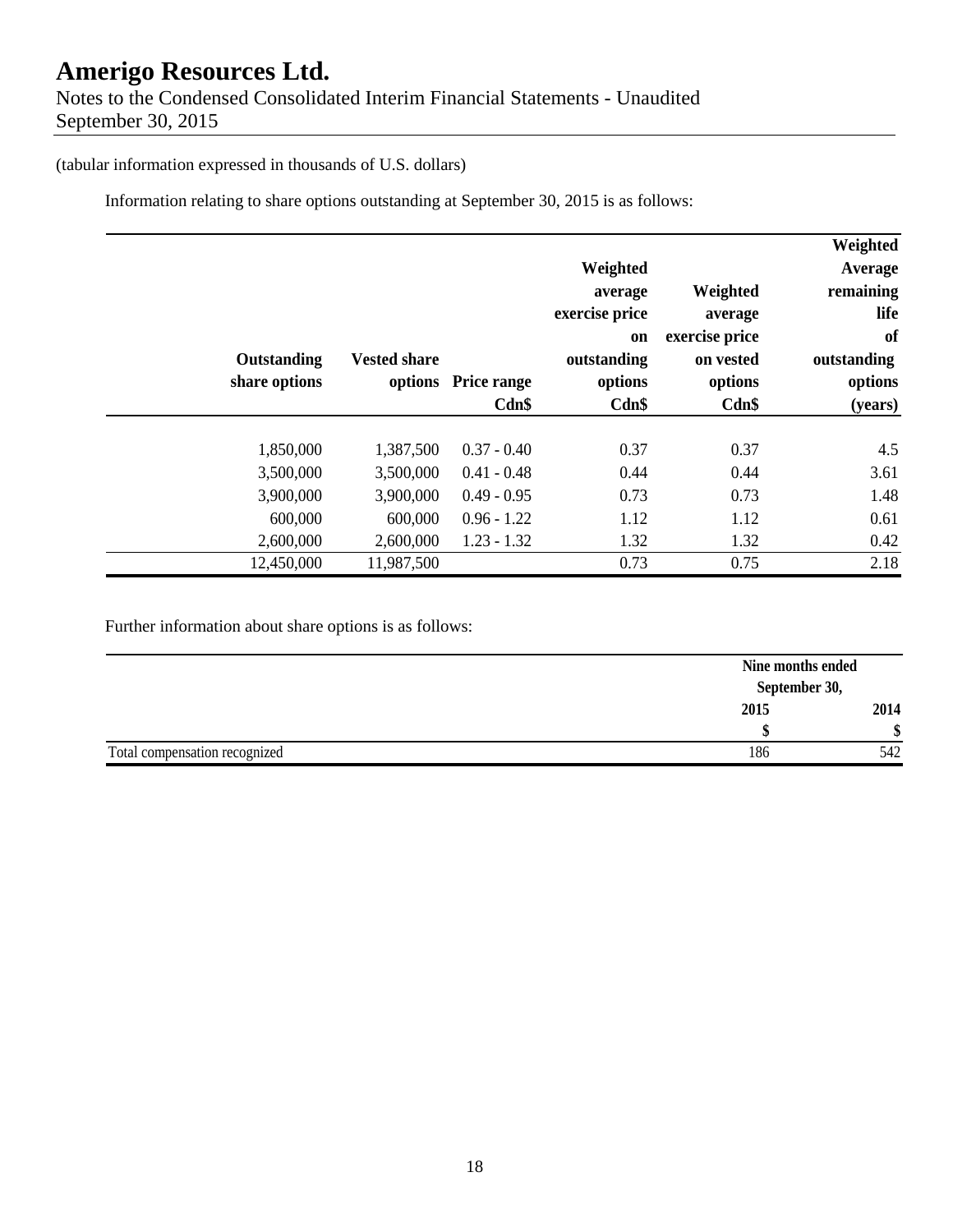(tabular information expressed in thousands of U.S. dollars)

- c) Loss per Share
	- i) Basic

Basic loss per share is calculated by dividing the loss attributable to equity owners of the Company by the weighted average number of shares in issue during the period excluding shares purchased by the Company and held as treasury shares.

|                                   | Three months ended<br>September 30, |             |             | Nine months ended<br>September 30, |  |
|-----------------------------------|-------------------------------------|-------------|-------------|------------------------------------|--|
|                                   | 2015                                | 2014        | 2015        | 2014                               |  |
|                                   | \$                                  | ¢           |             |                                    |  |
| Loss for the period               | (6,161)                             | (3,725)     | (12,260)    | (12, 404)                          |  |
| Weighted average number of shares | 173,610,629                         | 173,652,844 | 173,610,629 | 173,094,611                        |  |
| Basic loss per share              | (0.03)                              | (0.02)      | (0.07)      | (0.07)                             |  |

### ii) Diluted

Diluted loss per share is calculated by adjusting the weighted average number of shares outstanding to assume conversion of all potentially dilutive shares. Potentially dilutive shares relate to the exercise of outstanding share purchase options.

|                                           | Three months ended<br>September 30, |             | <b>Nine Months ended</b><br>September 30, |             |  |
|-------------------------------------------|-------------------------------------|-------------|-------------------------------------------|-------------|--|
|                                           | 2015                                | 2014        | 2015                                      | 2014        |  |
|                                           | \$                                  | \$          |                                           | \$          |  |
| Loss for the period                       | (6,161)                             | (3,725)     | (12,260)                                  | (12, 404)   |  |
| Weighted average diluted number of shares | 173,610,629                         | 173,652,844 | 173,610,629                               | 173,094,611 |  |
| Diluted loss per share                    | (0.03)                              | (0.02)      | (0.07)                                    | (0.07)      |  |

There were no potentially dilutive securities in the diluted loss per share calculation for the three and nine months ended September 30, 2015 (September 30, 2014: 3,383,333 dilutive share options).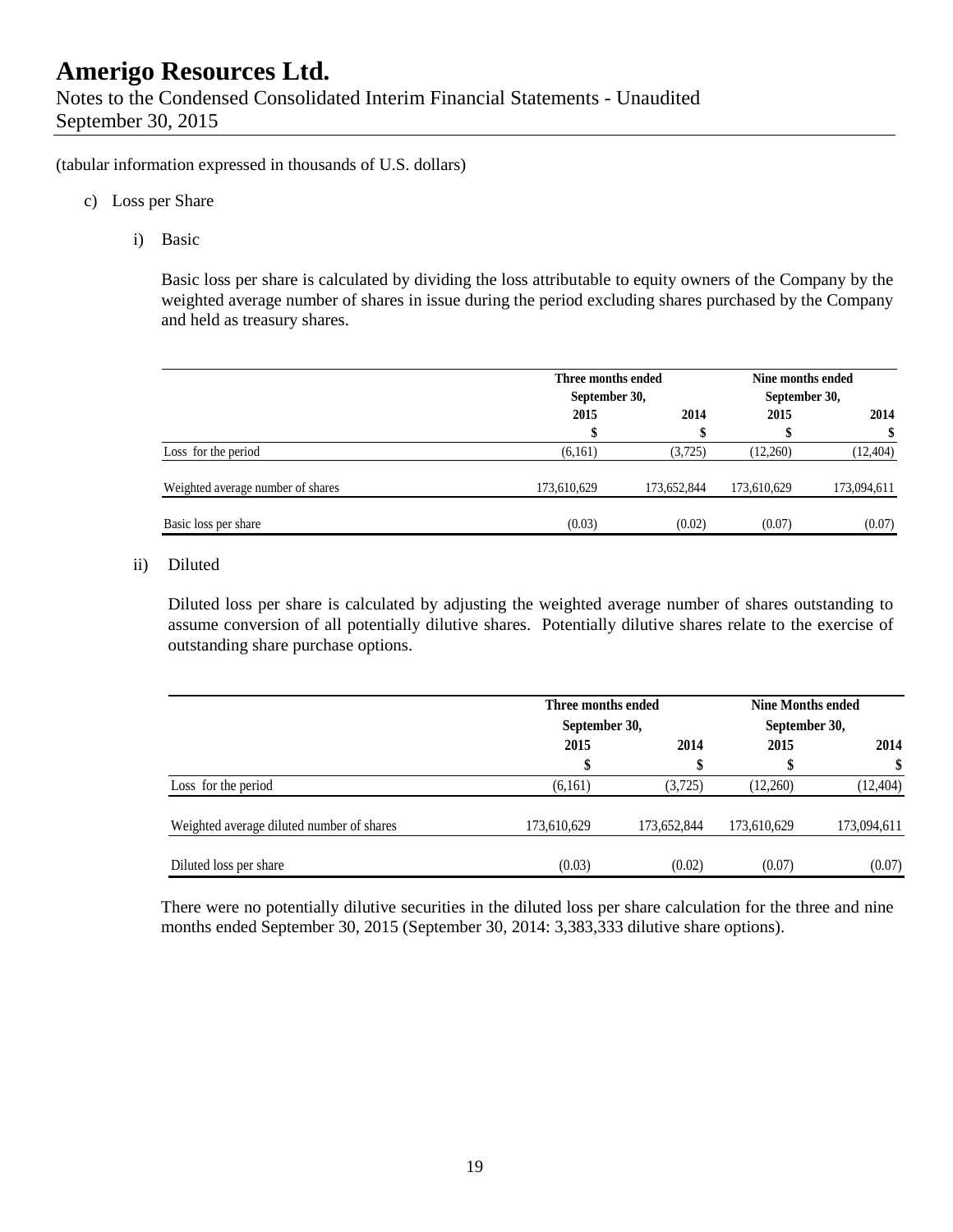Notes to the Condensed Consolidated Interim Financial Statements - Unaudited September 30, 2015

(tabular information expressed in thousands of U.S. dollars)

#### **11) SEGMENT INFORMATION**

Operating segments are based on the reports reviewed by the board of directors that are used to make strategic decisions. The Group has one operating segment, the production of copper concentrates under a tolling agreement with DET (Note 2).

The geographic distribution of non-current assets is as follows:

|        | Property, plant and equipment |              | <b>Other</b>             |              |  |
|--------|-------------------------------|--------------|--------------------------|--------------|--|
|        | September 30,                 | December 31, |                          | December 31, |  |
|        | 2015                          | 2014         | 2015                     | 2014         |  |
| Chile  | 172,137                       | 133,161      | 5,955                    | 6,203        |  |
| Canada | 152                           | 198          | $\overline{\phantom{a}}$ |              |  |
|        | 172,289                       | 133,359      | 5,955                    | 6,203        |  |

All of the Group's revenue originates in Chile. In the nine months ended September 30, 2015, revenue from one customer represented 100% of the Group's reported revenue (2014: 95%) and 70% of the Group's trade accounts receivable were due from one customer at September 30, 2015.

### **12) REVENUE**

Revenue consists of the following:

|                                     | Three months ended<br>September 30, |         | Nine months ended<br>September 30, |           |
|-------------------------------------|-------------------------------------|---------|------------------------------------|-----------|
|                                     | 2015                                | 2014    | 2015                               | 2014      |
|                                     | \$                                  |         |                                    | \$        |
| El Teniente tolling fees            | 14.897                              |         | 62,833                             |           |
| Gross copper sales                  |                                     | 29,616  |                                    | 90,452    |
| Smelter, refinery and other charges | (3,040)                             | (3,615) | (10, 425)                          | (10, 667) |
| El Teniente royalties               | (2, 492)                            |         | (11,346)                           |           |
| Transportation                      | (237)                               |         | (856)                              |           |
|                                     | 9,128                               | 26,001  | 40,206                             | 79,785    |
| Molybdenum and other revenue        | 1,642                               | 2,880   | 4,608                              | 8,791     |
|                                     | 10,770                              | 28,881  | 44,814                             | 88,576    |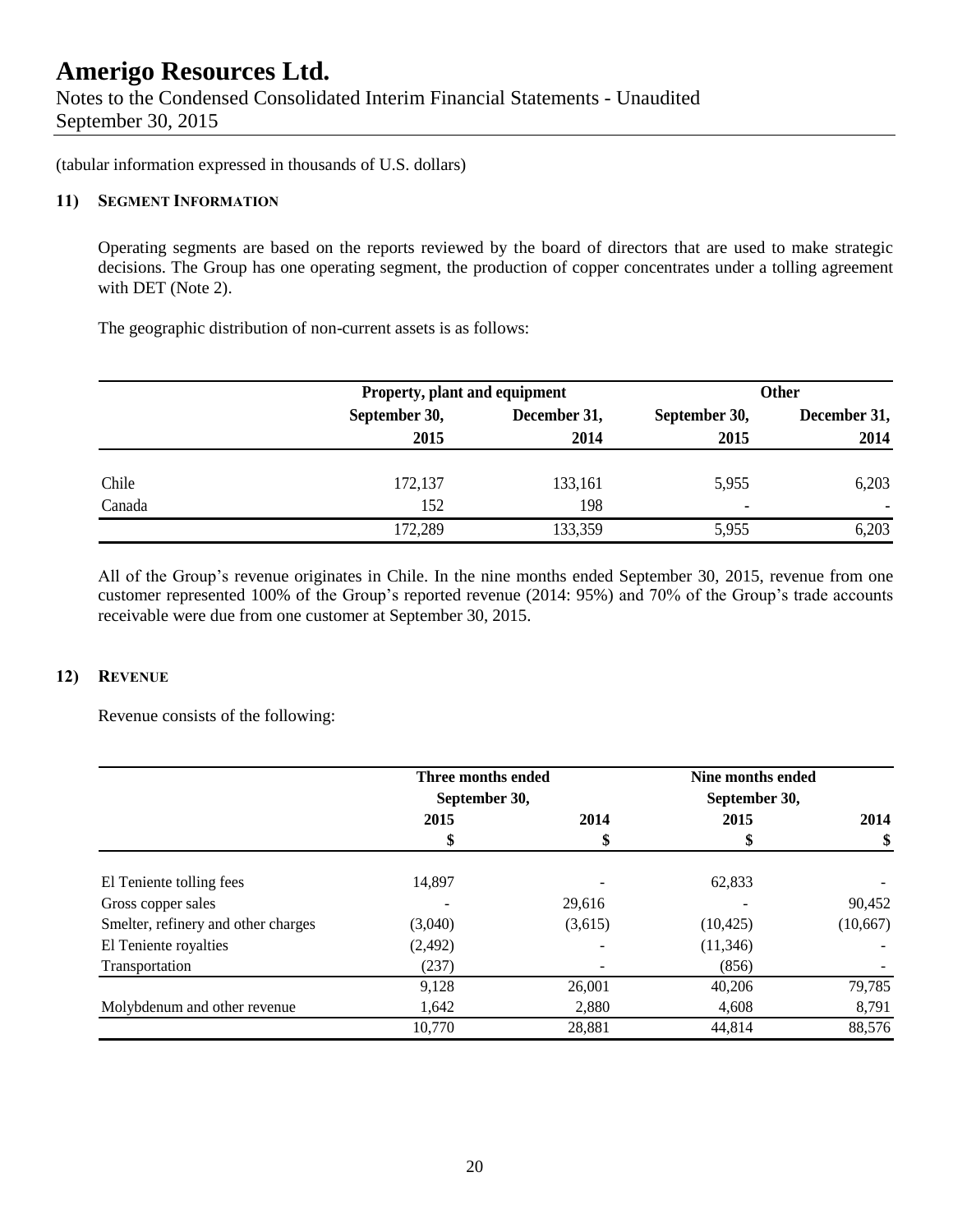(tabular information expressed in thousands of U.S. dollars)

MVC has entered into an agreement pursuant to which it delivers to DET all the copper concentrates produced during the period from January 1, 2015 to December 31, 2022 under a "maquila" or tolling arrangement (Note 2). Accordingly, MVC's revenue for the delivery of copper concentrates to DET is now recognized as a tolling fee and is reported as a component of revenue, net of royalties to DET and transportation costs. In prior years, the nature of the agreements with Enami and DET resulted in royalties to DET and transportation costs being reported as components of production costs. This revenue is recognized when the tolling process has been completed.

Revenue from the sale of copper concentrates (until December 31, 2014) and molybdenum concentrates is recognized when the rights and obligations of ownership pass to the customer and the price is reasonably determinable.

MVC's compensation is determined in accordance with annual industry benchmarks for pricing terms and treatment and refining charges, and in 2015 is based on the average copper market price for the third month following the production of copper concentrates under the tolling agreement (" $M+3$ ").

When final tolling fees or prices are determined by quoted market prices in a period subsequent to the date of provision of tolling services or sale, such fees or prices are first determined on a provisional basis at the date of completion of tolling or sale and revenues are recorded based on forward prices. Adjustments are made to the tolling fee or sale price in subsequent periods based on movements in quoted market prices up to date of the final pricing. Under these circumstances, the value of MVC's amounts receivable changes as the underlying commodity market prices vary. This adjustment mechanism has the characteristics of a derivative. Accordingly, the fair value of the receivables are adjusted each reporting period by reference to forward market prices and changes in fair value are recorded as a component of revenue. In a period of rising prices, not only will MVC record higher revenue for deliveries in the period, but it will also record favourable adjustments to revenue for tolling services or copper and molybdenum concentrates delivered in the prior period. Similarly, in a period of declining prices, MVC will record lower revenues for current deliveries and negative adjustments to revenue for prior period tolling services or deliveries. At September 30, 2015, a 10% increase or decrease in provisional copper prices would result in price-driven revenue settlement adjustments of \$1.9 million.

Molybdenum produced by MVC was sold under a written sales agreement with Chile's Molibdenos y Metales S.A. ("Molymet"). In Q1-2015, the sale price to Molymet was the average market price for the third month following delivery ("M+3"). MVC shut its molybdenum plant in response to weak molybdenum prices effective April 1, 2015.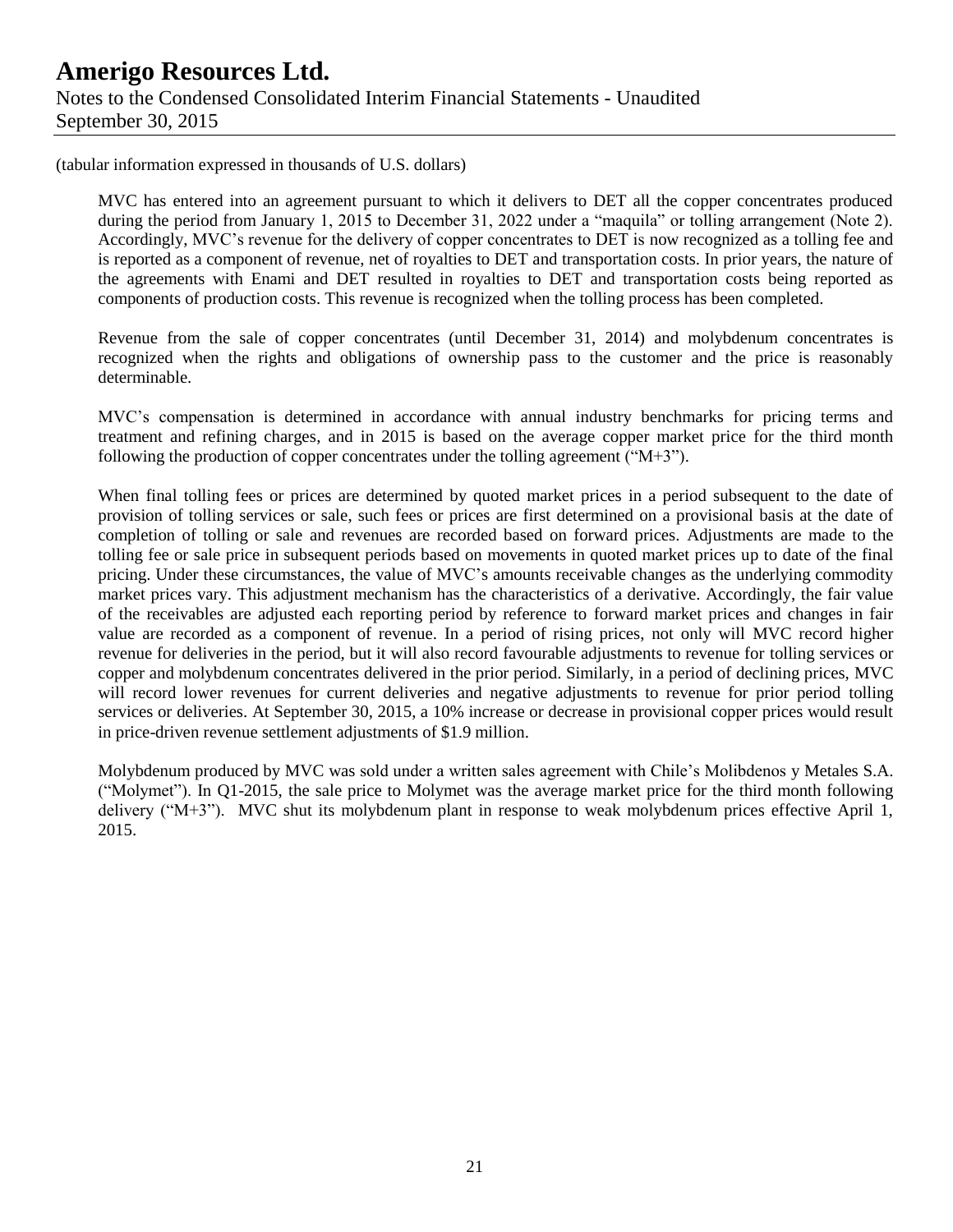Notes to the Condensed Consolidated Interim Financial Statements - Unaudited September 30, 2015

(tabular information expressed in thousands of U.S. dollars)

### **13) EXPENSES BY NATURE**

a) Tolling and production costs consists of the following:

|                               | Three months ended<br>September 30, |           | Nine months ended<br>September 30, |           |
|-------------------------------|-------------------------------------|-----------|------------------------------------|-----------|
|                               | 2015                                | 2014      | 2015                               | 2014      |
|                               | \$                                  |           |                                    | \$        |
| Tolling/production costs      | (12,507)                            | (17, 471) | (44,110)                           | (52,037)  |
| El Teniente royalties         |                                     | (6,315)   |                                    | (18,986)  |
| Depreciation and amortization | (1,681)                             | (1,814)   | (5,040)                            | (9,221)   |
| Administration                | (1,102)                             | (1,083)   | (3,246)                            | (3,571)   |
| Transportation                |                                     | (344)     |                                    | (1,045)   |
|                               | (15,290)                            | (27, 027) | (52, 396)                          | (84, 860) |

b) General and administration (expenses) gains consist of the following:

|                                            | Three months ended<br>September 30, |       | Nine months ended<br>September 30, |          |
|--------------------------------------------|-------------------------------------|-------|------------------------------------|----------|
|                                            | 2015                                | 2014  | 2015                               | 2014     |
| Office and general expenses                | (239)                               | (316) | (682)                              | (899)    |
| Salaries, management and professional fees | (387)                               | (488) | (1, 416)                           | (1, 477) |
| Share-based payment compensation           | (40)                                | (155) | (186)                              | (542)    |
|                                            | (666)                               | (959) | (2, 284)                           | (2,918)  |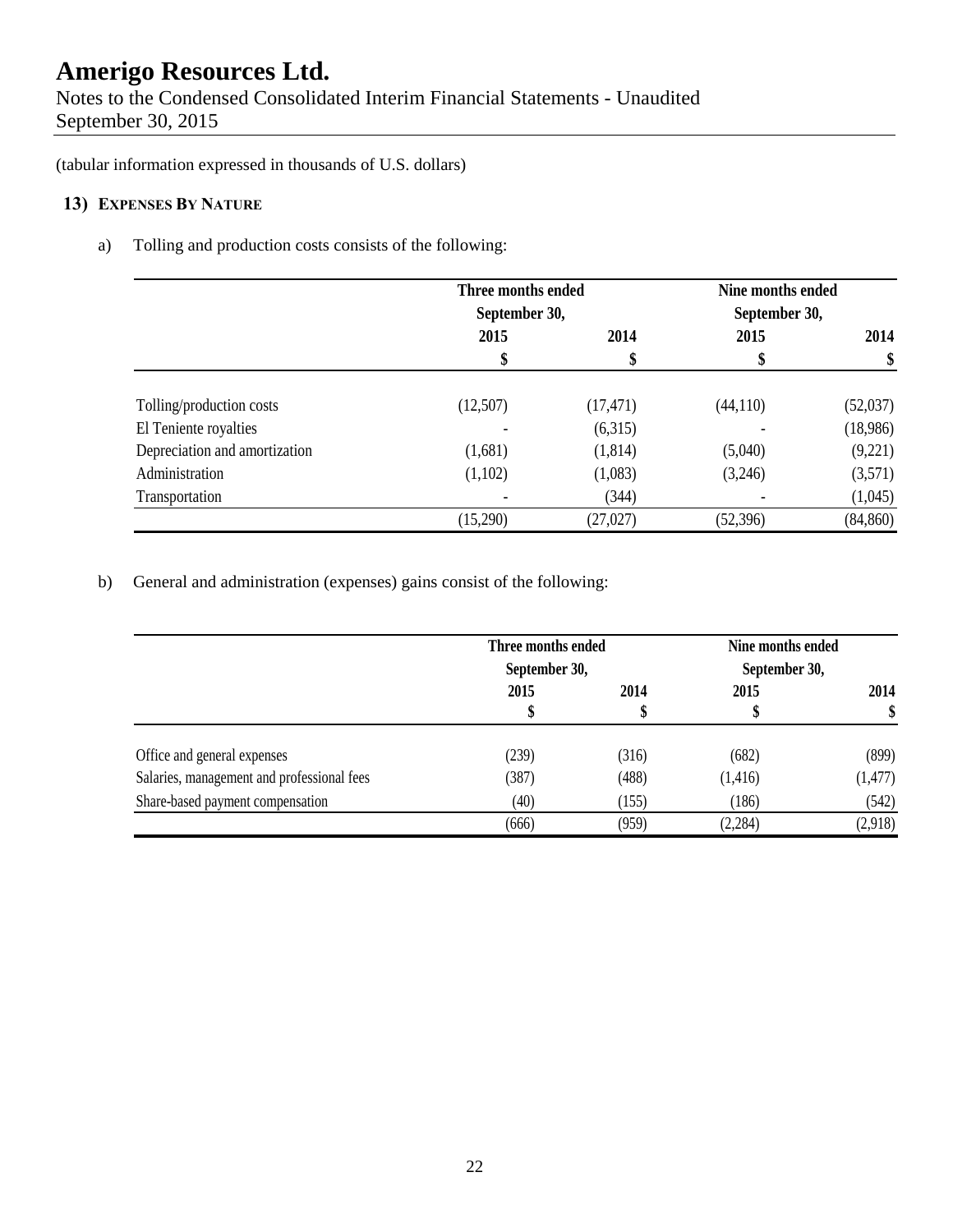Notes to the Condensed Consolidated Interim Financial Statements - Unaudited September 30, 2015

(tabular information expressed in thousands of U.S. dollars)

c) Other (expenses) gains consist of the following:

|                                 | Three months ended<br>September 30, |      | Nine months ended<br>September 30, |      |
|---------------------------------|-------------------------------------|------|------------------------------------|------|
|                                 | 2015                                | 2014 | 2015                               | 2014 |
|                                 |                                     |      | Φ                                  | \$   |
| Foreign exchange (expense) gain | (553)                               | (34) | (1, 479)                           | 482  |
| Impairment of investment        | (194)                               |      | (279)                              |      |
| Other gains                     | 23                                  | 133  | 127                                | 259  |
|                                 | (724)                               | 99   | (1,631)                            | 741  |

d) Royalty derivative to related parties (expenses) gains consist of the following:

|                                              | Three months ended<br>September 30, |       | Nine months ended<br>September 30, |            |
|----------------------------------------------|-------------------------------------|-------|------------------------------------|------------|
|                                              | 2015<br>Φ                           | 2014  | 2015                               | 2014<br>\$ |
| Royalties to related parties                 | (118)                               | (155) | (380)                              | (452)      |
| Fair value adjustments to royalty derivative | (708)                               | 1,129 | (372)                              | 1,063      |
|                                              | (826)                               | 974   | (752)                              | 611        |

### e) Finance (expenses) gains consist of the following:

|                                                                                     | Three months ended<br>September 30, |      | Nine months ended<br>September 30, |            |
|-------------------------------------------------------------------------------------|-------------------------------------|------|------------------------------------|------------|
|                                                                                     | 2015                                | 2014 | 2015                               | 2014<br>\$ |
|                                                                                     |                                     | Φ    |                                    |            |
| Finance, commitment and interest charges<br>Interest rate swap-change in fair value | (127)<br>(108)                      | 25   | (755)<br>(185)                     | (93)       |
| Asset retirement obligation accretion cost                                          |                                     |      |                                    | (126)      |
|                                                                                     | (235)                               | 25   | (940)                              | (219)      |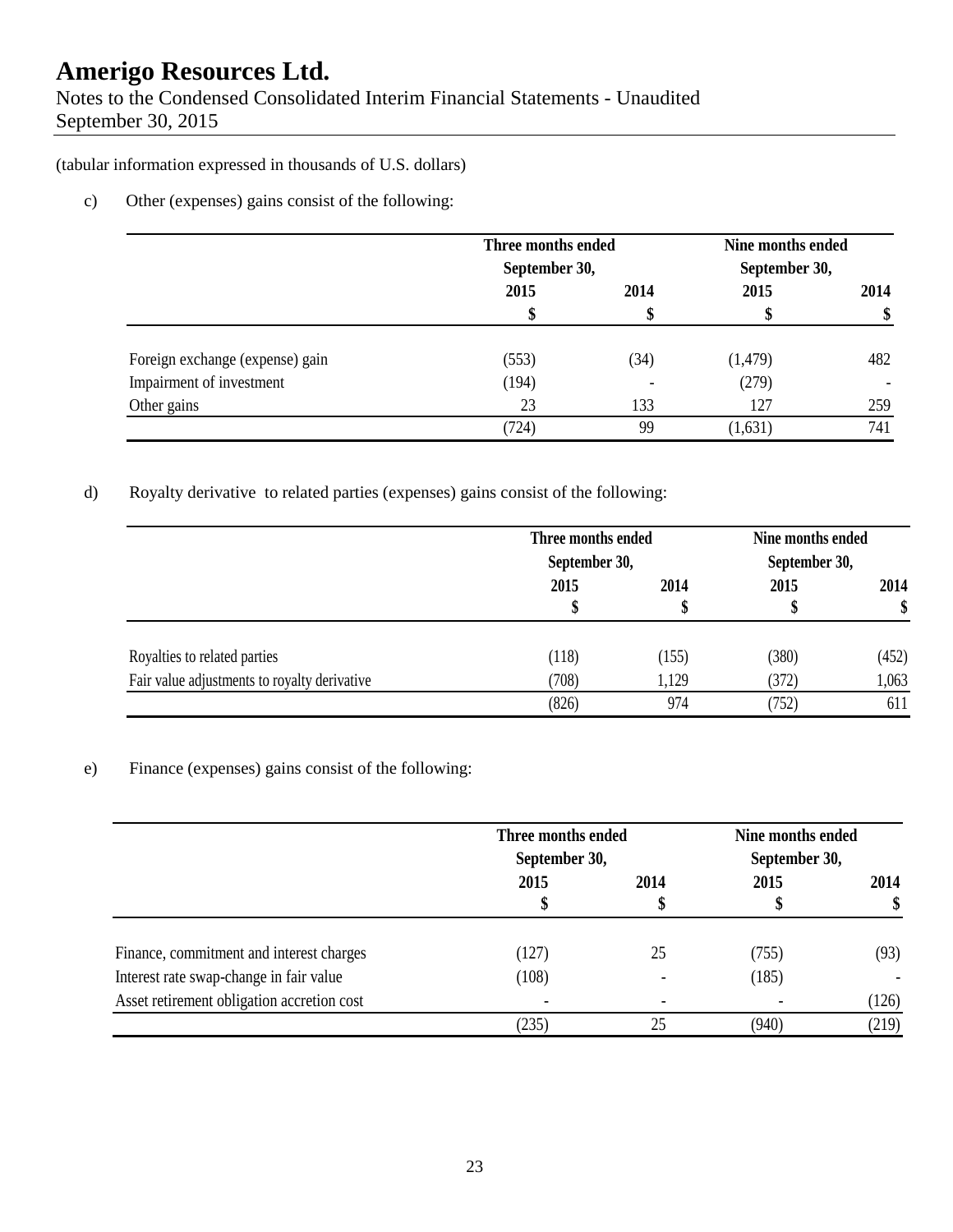Notes to the Condensed Consolidated Interim Financial Statements - Unaudited September 30, 2015

(tabular information expressed in thousands of U.S. dollars)

### **14) GAINS AND LOSSES FROM CHANGES IN ESTIMATES**

Upon entering into the Master Agreement in the quarter ended September 30, 2014, the Company reassessed a series of material accounting estimates, as summarized in the following table:

| Change in<br><b>Estimate</b>                   | <b>Effect on Financial Position</b>                                                                                                                     | <b>Effect on Earnings</b>                                        | <b>Tax Effect on Earnings</b> |
|------------------------------------------------|---------------------------------------------------------------------------------------------------------------------------------------------------------|------------------------------------------------------------------|-------------------------------|
| <b>ARO</b>                                     | Unwinding of ARO asset of \$2.2 million                                                                                                                 |                                                                  |                               |
|                                                | Unwinding of ARO liability of \$7.4 million                                                                                                             |                                                                  |                               |
|                                                | Unwinding of the two items described above<br>resulted in a \$5.2 million credit to PPE which will<br>be unwound through 2037 as depreciation recovery. |                                                                  |                               |
| Severance<br>liability                         | Unwinding of \$2.3 million statutory severance<br>liability                                                                                             |                                                                  |                               |
|                                                | Increase of \$80,000 in other comprehensive income<br>associated with severance liability                                                               | Gain of \$2.4 million<br>included in<br>tolling/production costs |                               |
|                                                | Reduction of \$182,000 in contractual severance<br>liability                                                                                            |                                                                  |                               |
|                                                | Reduction of \$503,000 in<br>associated deferred<br>income tax asset                                                                                    |                                                                  | Expense of \$0.5 million      |
| Royalty<br>derivative to<br>related<br>parties | Increased derivative by \$8.1 million                                                                                                                   | Loss of \$8.1million<br>included in other expenses               |                               |
|                                                |                                                                                                                                                         | Loss of \$5.7 million                                            | Tax expense of \$0.5 million  |
|                                                | Total negative impact on earnings                                                                                                                       | \$6.2 million                                                    |                               |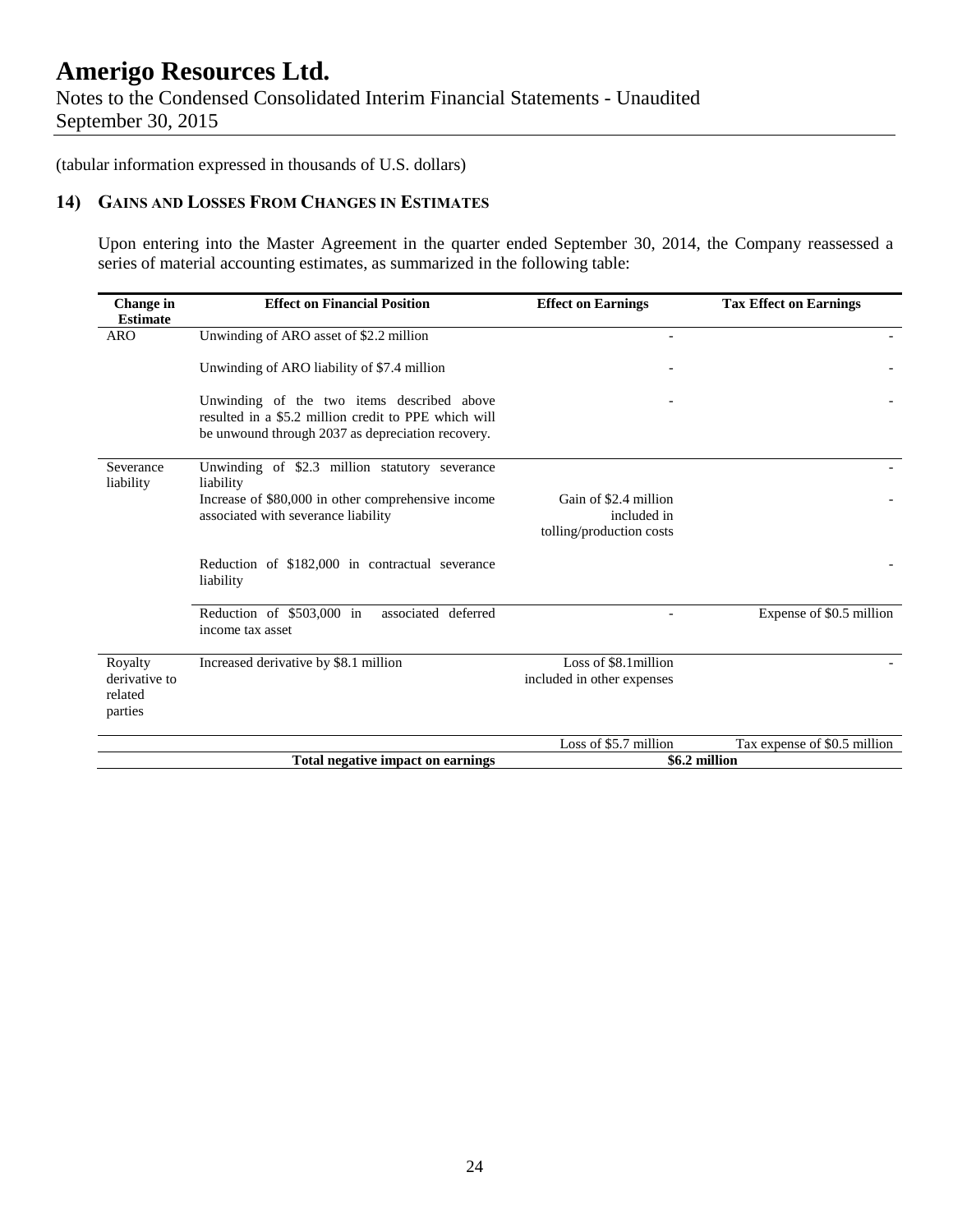Notes to the Condensed Consolidated Interim Financial Statements - Unaudited September 30, 2015

(tabular information expressed in thousands of U.S. dollars)

### **15) SUPPLEMENTARY CASH FLOW INFORMATION**

|                                                                                 |            | Nine months ended<br>September 30, |  |
|---------------------------------------------------------------------------------|------------|------------------------------------|--|
|                                                                                 | 2015<br>\$ | 2014<br>\$                         |  |
| (a) Interest and taxes paid                                                     |            |                                    |  |
| Interest paid                                                                   | 626        | 75                                 |  |
| Income taxes paid                                                               | 981        | 1,531                              |  |
| (b) Other                                                                       |            |                                    |  |
| Increase (decrease) in accounts payable related to the acquisition of plant and | 1,012      | (1,541)                            |  |
| equipment                                                                       |            |                                    |  |
| Cash paid during the year for royalty dividends to related parties              | 400        | 435                                |  |

(c) At September 30, 2015, cash of \$1.4 million (December 31, 2014: \$8.1 million) was restricted to be used exclusively in connection with payments associated with the Cauquenes expansion.

### **16) FAIR VALUE MEASUREMENT**

Certain of the Group's financial assets and liabilities are measured at fair value on a recurring basis and classified in their entirety based on the lowest level of input that is significant to the fair value measurement. The fair value hierarchy has three levels that prioritize the inputs to valuation techniques used to measure fair value, with Level 1 inputs having the highest priority. The levels and valuation techniques used to value the Group's financial assets and liabilities are the following:

- Level 1 Unadjusted quoted prices in active markets for identical assets and liabilities that the Company can access at the measurement date. The Group values its investments using quoted market prices in active markets.
- Level 2 Inputs other than quoted prices included within Level 1 that are observable for the asset or liability directly or indirectly. The Group's copper and molybdenum trade receivables are embedded derivatives in circumstances when the value of these receivables changes as underlying commodity market prices vary. The fair values of these receivables are adjusted each reporting period by reference to forward market prices and changes in fair value are recorded as a component of revenue.
- Level 3 Significant unobservable inputs that are not based on observable market data. The Company includes the royalty derivative to related parties in Level 3 of the fair value hierarchy because it is not tradable or associated with observable price transparency. Management reviews the fair value of this derivative on a quarterly basis based on management's best estimates, which are unobservable inputs. Fair value is calculated by applying the discounted cash flow approach on a valuation model that considers the present value of the net cash flows expected to be paid as royalties to related parties (Note 9(a)).